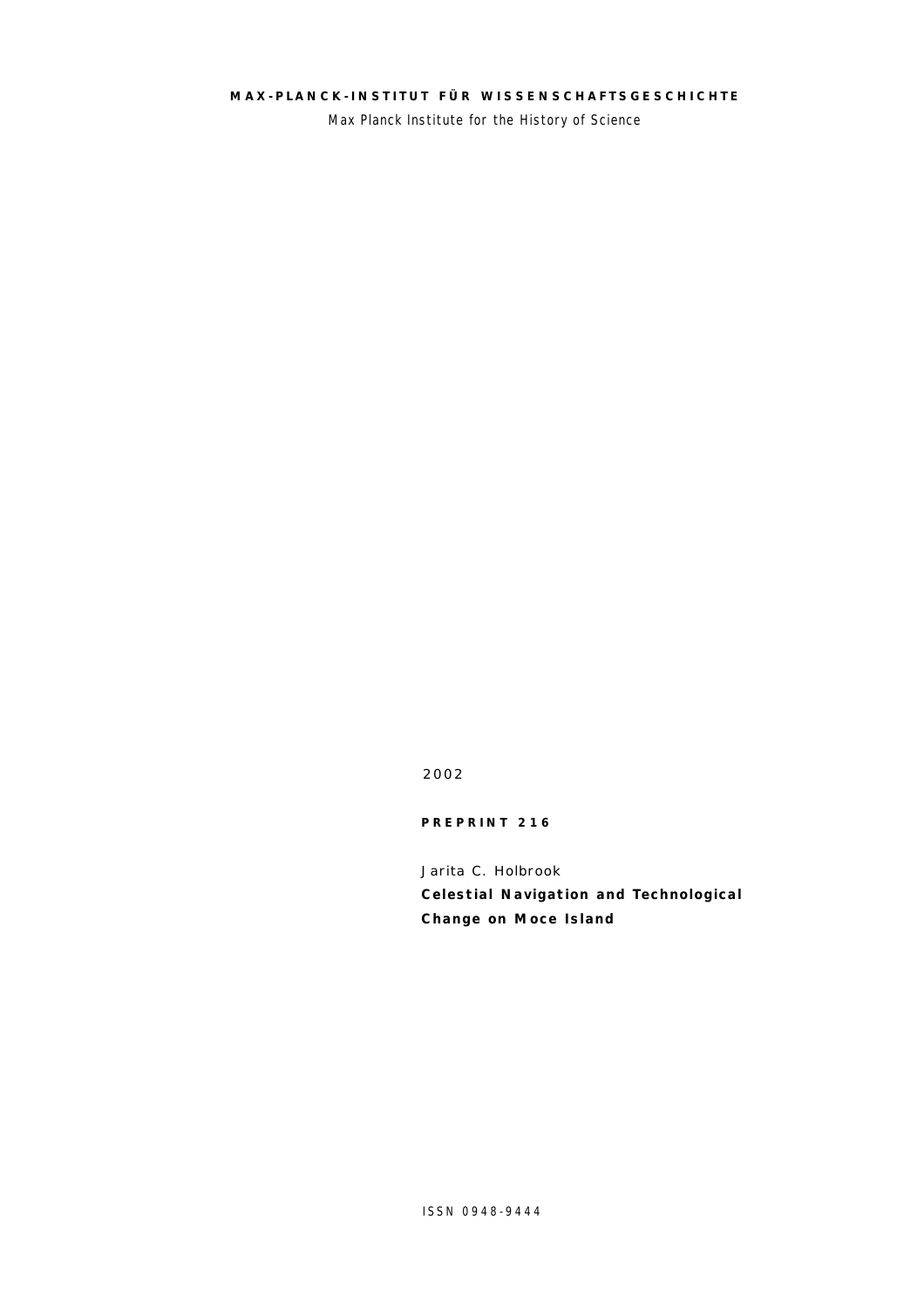# CELESTIAL NAVIGATION AND TECHNOLOGICAL CHANGE ON MOCE ISLAND

Jarita C. Holbrook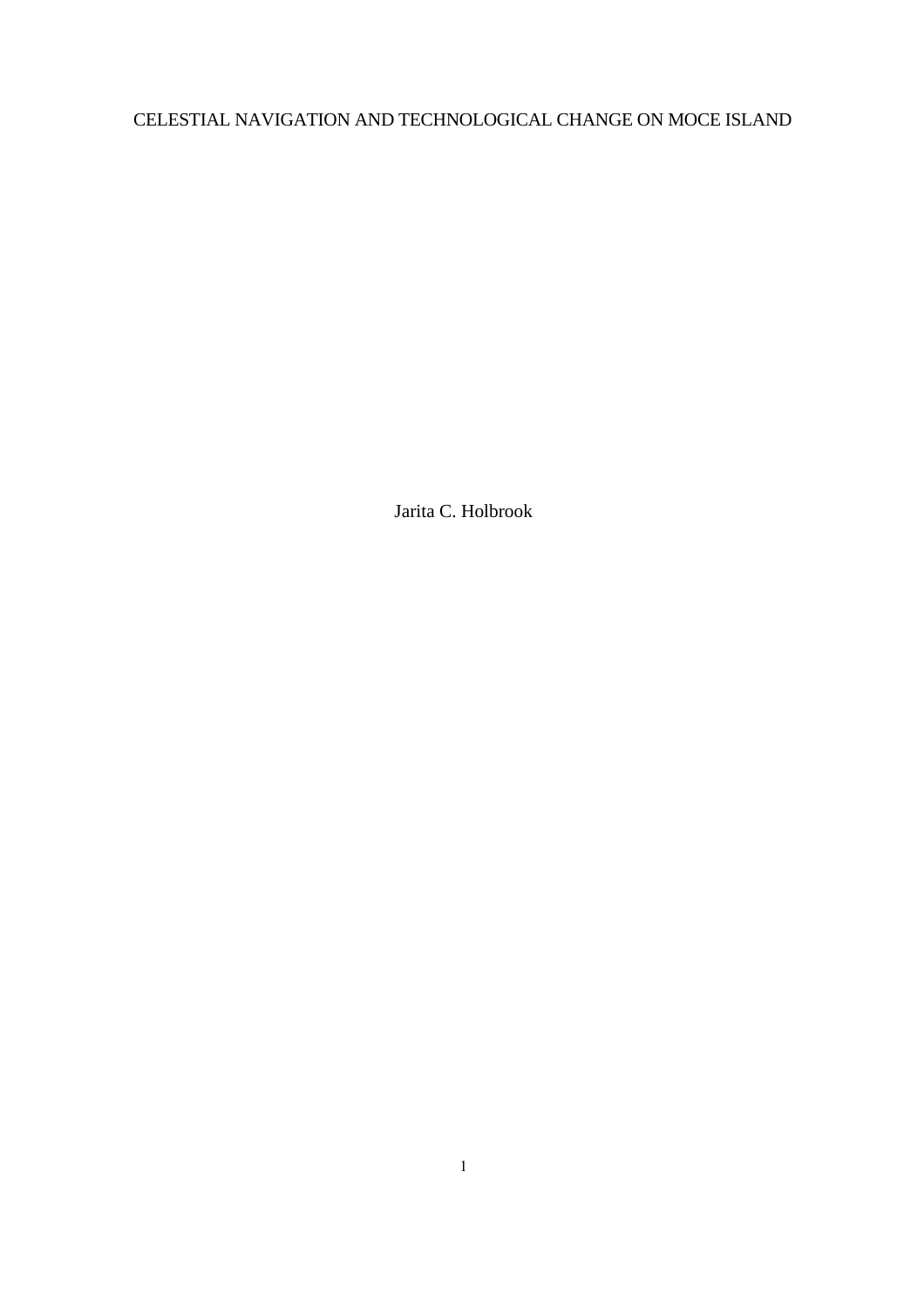Jarita C. Holbrook, Center for the Cultural Studies of Science, Technology, and Medicine, History Department, University of California, Los Angeles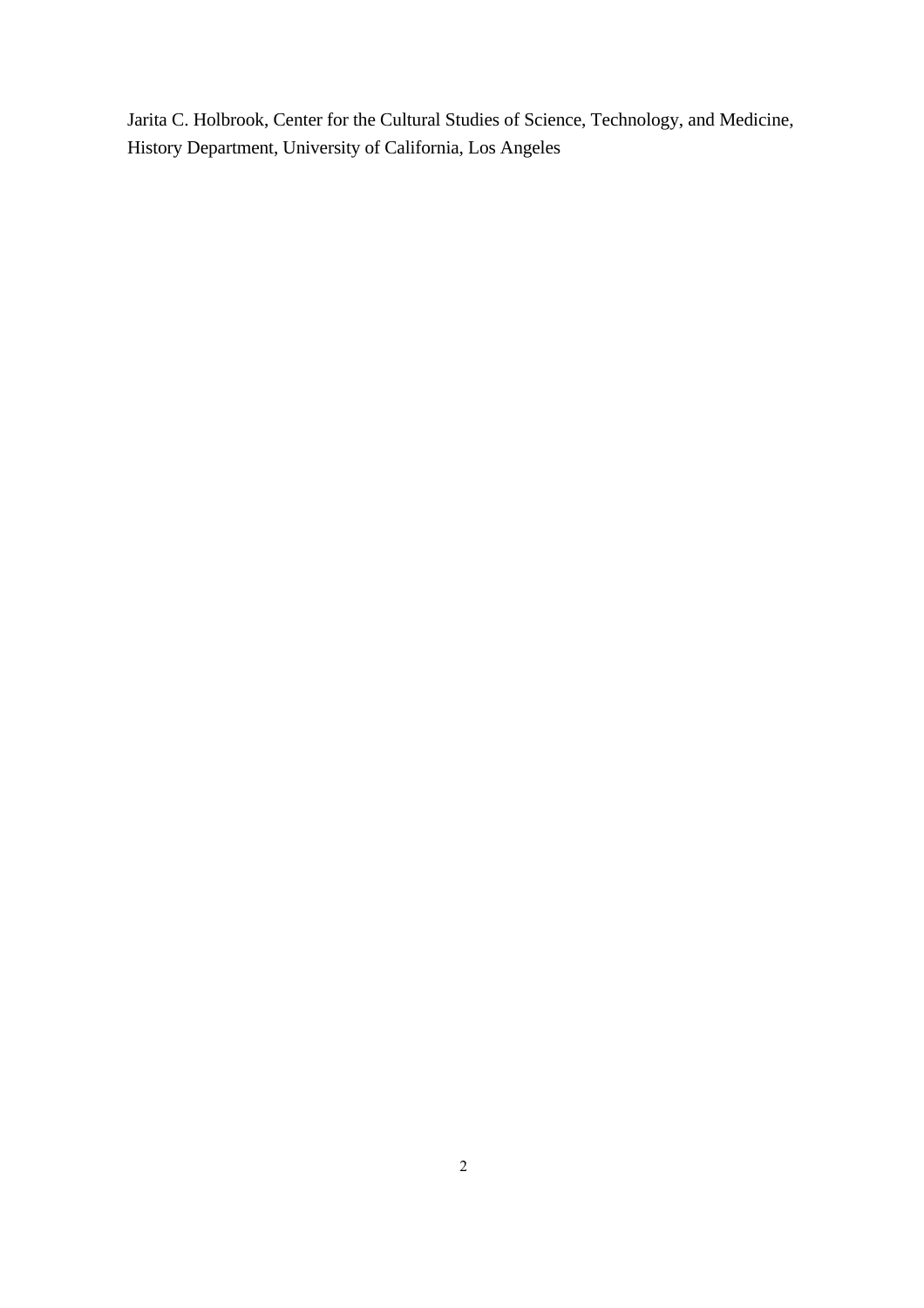### *Abstract*

Moce Island is part of the Lau island archipelago, which borders eastern Fiji. In 1998, I conducted a study of how new technologies are interfacing with the local navigation methods of Moce. Using ethnographic interviews and observations, the research reported in this paper explores the "traditional" system of navigation of Moce, which consists primarily of utilizing extensive knowledge of the wind and currents, along with celestial east/west markers. However, this system of navigation has changed over the last fifteen years to include the use of stars. This is unique among contemporary navigation studies where the majority of cultures are in the process of losing the celestial part of their navigation techniques. In most cases, celestial navigation skills are lost as new navigation and other technologies become available. The uniqueness of the Moce case is amplified further because the new navigation system began with a change in boating technology. My research suggests that the introduction of the outboard motor, which allows one to travel in straight lines prompted the use of stars on the horizon as guiding beacons. When presented with this hypothesis, the navigators who have transitioned to this new system agree.

### INTRODUCTION

The islands of Fiji are located one thousand miles north of New Zealand, in the "Melanesian" part of the South Pacific. The people who settled Fiji are thought to have migrated from Indonesia across the Pacific; island hopping from land form to land form and reaching Fiji around 4000 years ago. The oldest archeological sites in Fiji are dated at around 1300 BC (Kirch 1997).

In 1998, I had the opportunity to travel to Fiji to assess Fijian astronomy and celestial navigation. Initial inquiries into contemporary Fijian navigation revealed that the Moce Islanders are considered the best sailors of all of Lau, and the Lauans are considered the best sailors in all of Fiji. "Moce," pronounced "mo-they," means "goodbye" or "goodnight" in Fijian. One Moce islander, Simione Paki, had acquired some fame for having sailed from Moce to Suva, the capital of Fiji, using 'traditional' methods in a traditional canoe. Traditional methods refers to the methods used by the oldest generation of navigators on Moce, not necessarily ancient methods or even methods used prior to this oldest generation.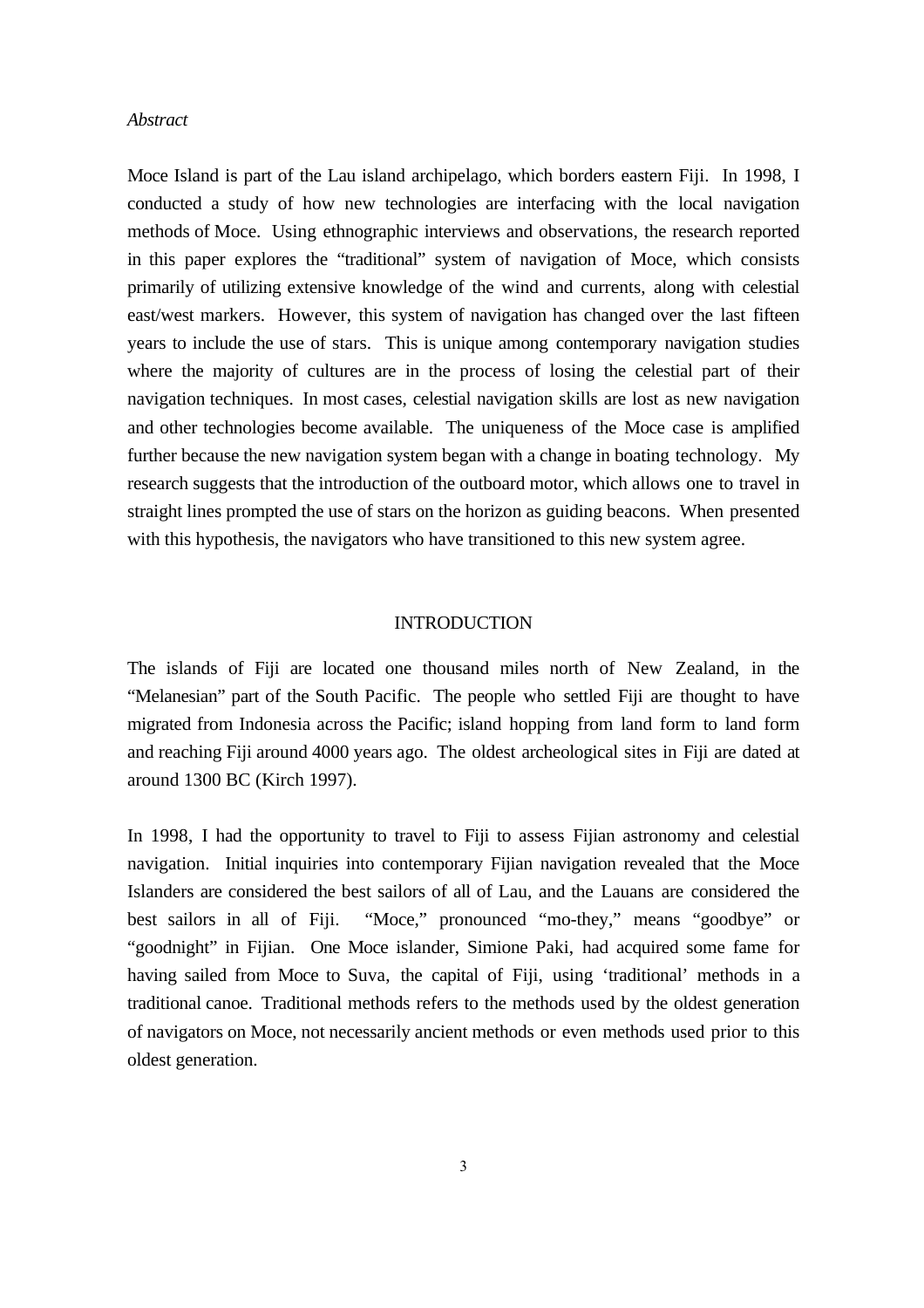Moce Island, some 325 kilometers (172 nautical miles) from the capital of Fiji, Suva (Figure 1), is about ten square kilometers in size and roughly circular in shape. The Lau group extends about 250 nautical miles north to south. Moce is in Southern Lau and is one of the easternmost islands in the group. There are two villages on Moce: Korotolu and Nasau. Today, with a population approaching six hundred people, the two villages have merged. However, the architectural style of the two villages has remained distinct: the houses in Korotolu are primarily oval in shape with a single room, while in Nasau, the "bure" houses are rectangular with several rooms, thus reflecting historical differences in the original settlers.



Figure 1: Map of the Fiji islands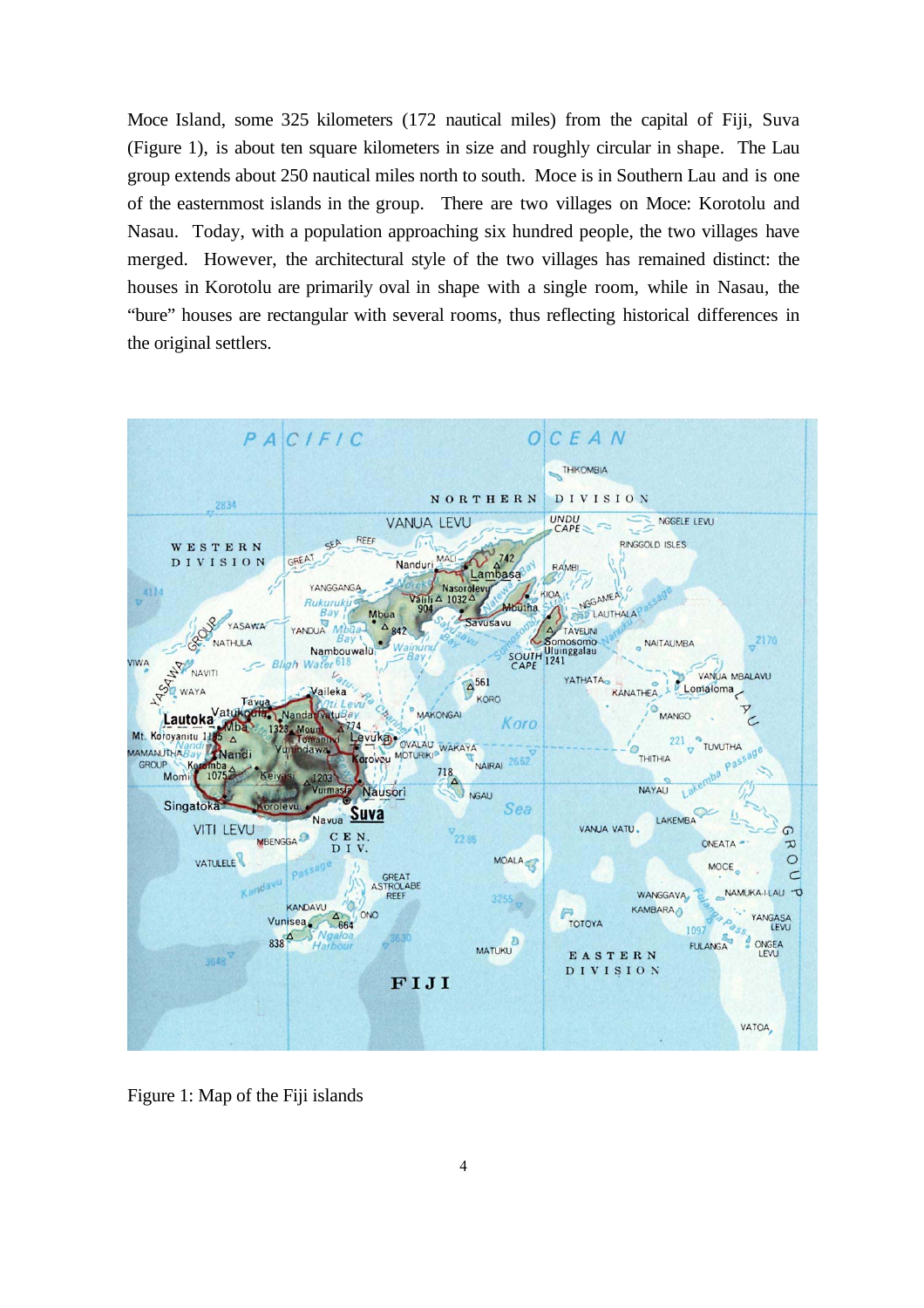According to the people of Moce, there was a group of smaller darker skinned Fijians living on Moce when a group of people from Tonga arrived. The Tongans asked permission to stay and set up a village some distance from the original village, Nasau. About one hundred years ago a whale was beached on the reef near the 'Tongan' village, and for months the smell of the decomposing carcass made living there unbearable<sup>1</sup>. The new settlers asked permission to relocate to a site closer to Nasau and named their new village "Korotolu" which means "third village" in Fijian. Today, only the descendents of the original inhabitants are allowed to bury the dead on Moce. This was the only instance I observed where origins were relevant. There has been and continues to be considerable intermarriage between the two groups<sup>2</sup>.



Figure 2: Remains of the canoes used for the famous trip to Suva

The people of Moce gave the event as 100 years ago, however, Laura Thompson (1972: 136) gives the date of Leva village moving to Korotolu as 1921.

 $2$  Fijians have maintained their chiefly system of local governance. The choice of the chief of Moce is dependent upon bloodlines, but it was not obvious to me that they were chosen exclusively from the descendents of one village over the other.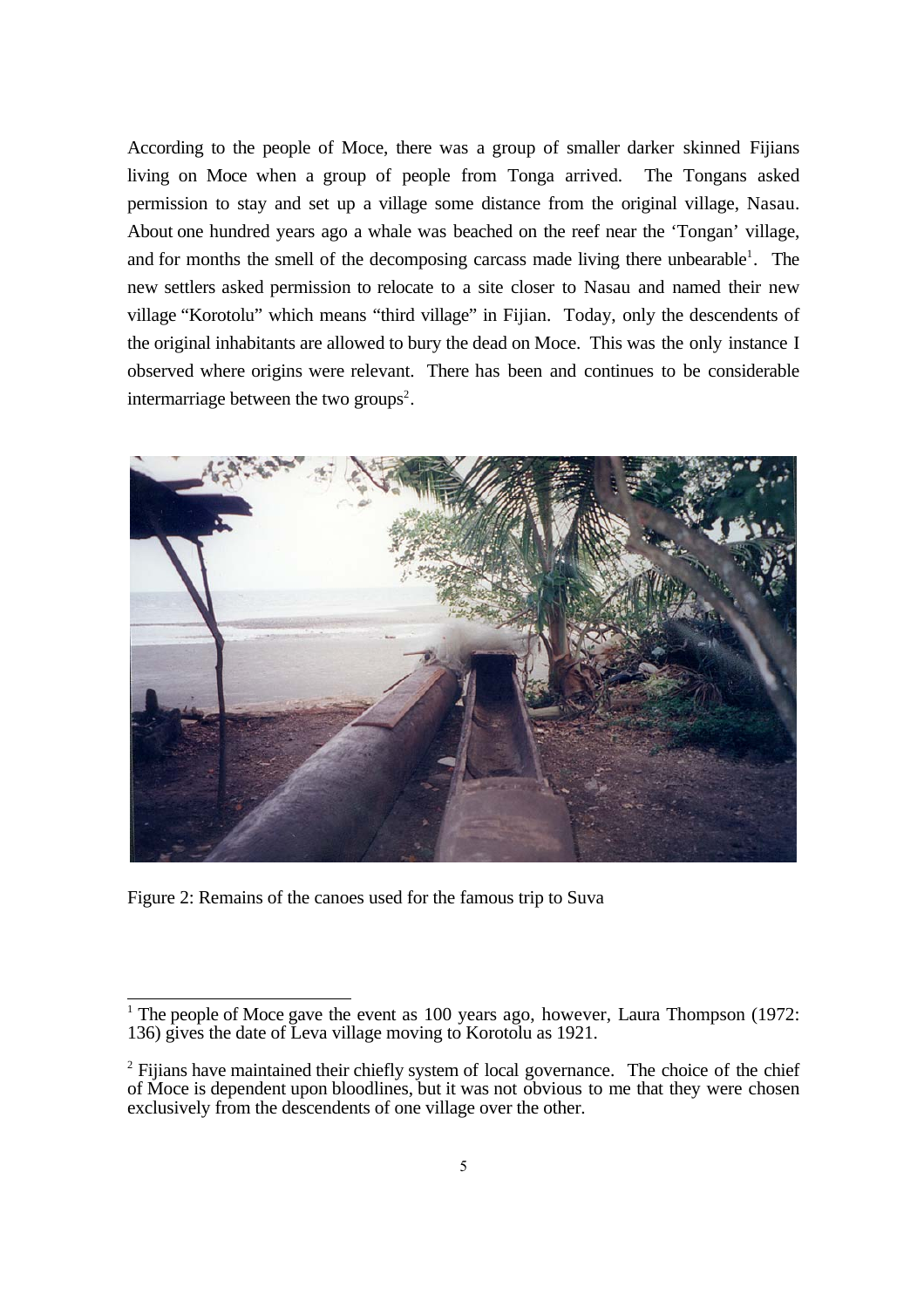Near Suva, there is a group of Moce Islanders in 'diaspora' living in a village named "Korova" – Fourth village. In addition to being the capital, Suva is the largest city in Fiji with a population of over 73,000 people. I conducted my preliminary inquiries into the navigation practices of the Moce Islanders in Korova. Simione Paki's son, Semiti Cama Paki, lives in Korova and provided me with information about his father, the famous trip to Suva, and allowed me to photograph the remains of the canoes used for the voyage (Figure 2). The people living in Korova were very excited about the possibility of me studying Moce navigation. They were eager to have their traditions recorded.

From the information provided in Korova, I determined that the Moce islanders used celestial bodies as part of their navigation. I made the decision to travel to Moce and talk to Simione Paki in order to find out more about the navigation methods. My plan was to interview Paki and the other navigators on Moce. I hoped to discover the Fijian names and English equivalents of as many celestial bodies as possible, including those used for navigation, and to gain an understanding of the mechanics of their system of navigation. In this paper, I report my findings on the navigation techniques and only discuss those celestial bodies used in navigation.

What follows is a brief outline of the economics of the island. I point out those activities that are connected with the use of boats. 1) Masi production - Most of the women of working age work six days a week making bark cloth called 'masi' or 'tapa', which they sell to the local shopkeeper who in turn sells to a distributor in Suva. 2) Sea Cucumber gathering – people collect sea cucumbers, which they dry and sell in Suva for export to Asia. These activities require the use of a boat only when delivery to the mainland is necessary. Then the shopkeeper will place his cargo on one of the government boats that stop at Moce, or he will arrange a local boat to carry the goods to the island of Lakeba, pronounced "La kem ba," the capital of the Lau group, which is served more frequently by government boats than Moce. 3) Seafood trade with China - There used to be a trade with China for lobster and giant sea scallops. The Chinese company even provided a generator and a freezer, both still on Moce, to store the seafood. Their boats would come to Moce to pick up the cargo. However, that trade has dropped off. The Moce men participating in this trade would use a boat to reach the best places for gathering the lobsters and scallops. 4) Employment in Suva - Moce Islanders periodically go to Suva for work and for their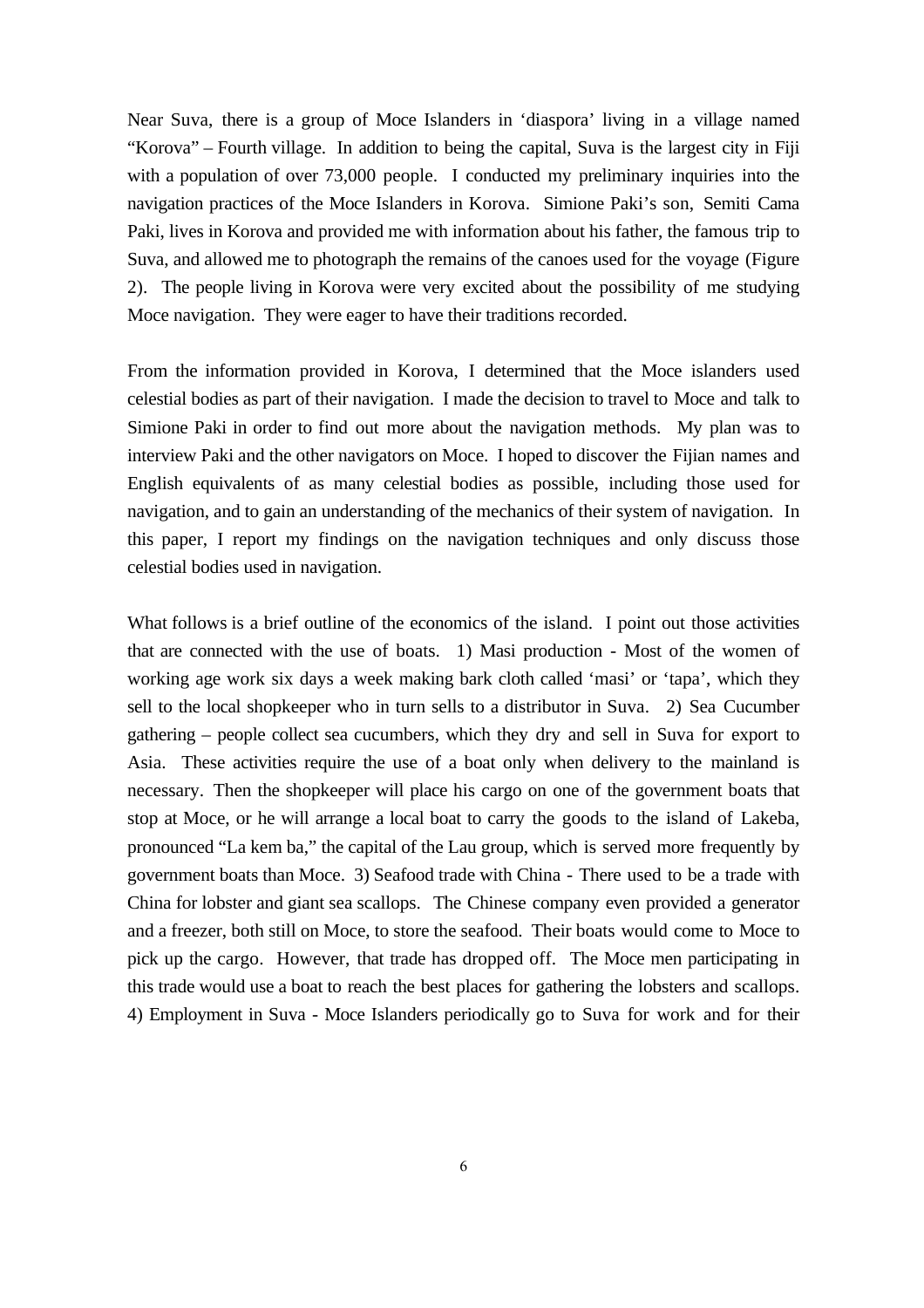higher education<sup>3</sup>, they send part of their paychecks back to their families on Moce. There are three ways to get to Suva: take a government boat which stops at Moce, or travel by local boat to Lakeba then catch a plane or government boat to Suva. 5) Teaching - There is an elementary school on Moce. The teachers and the principal are government employees, some but not all are from Moce. Those not from Moce tend to travel to their homes during school holidays via the same methods as reaching Suva. 6) Local businesses - Yaqona, the national drink, does not grow on Moce; thus yaqona salesmen on the island do very good business as well as the two shopkeepers who sell staples such as flour, tinned fish, produce, and sugar. These businessmen rely upon individuals bringing goods with them from visits to Suva and shipments placed on government boats. 7) Preachers – There are three religions that I encountered on Moce: Bahai, Catholicism, and Methodist. Each of these had a spiritual leader or preacher. I am not sure if they had an external source of funding or if they drew a salary from the weekly church offerings. They do travel to serve communities on other islands. 8) Post Officer – There is a Moce man who runs the post office and radiophone and is a government employee.

The people of Moce rely primarily on subsistence farming and fishing for their daily food supply. A family unit will have one member out fishing at least twice a week. Both men and women fish, the men with spears, masks, and goggles, the women with nets. Both travel to various fishing sites via boats. The closest clinic and secondary school are on Lakeba, about 30 nautical miles to the northeast of Moce. Lakeba has an airstrip as well as being visited regularly by government and commercial boats. The first Prime Minister of Fiji, Ratu Mara, is from Lakeba, perhaps one of the reasons it has the most modern conveniences in Lau. Most Moce Islanders have traveled to Lakeba by boat many times.

## NAVIGATION TECHNIQUES OF MOCE ISLANDERS

My work in Moce began with interviewing Simione Paki (Figure 3). I went on to interview a series of men - sailors and farmers ranging in age between 54 and 84. During these interviews, I focused on the mechanics of their system of navigation, the use of celestial bodies for navigation, their knowledge of celestial bodies, the places to which they had traveled, and their sailing stories. The sailing stories often involved surviving a storm,

<sup>&</sup>lt;sup>3</sup> Higher education means primarily secondary school. Some people go on to the teaching college, University of the South Pacific, or to Brigham Young's college all in the Suva area, but the majority stop at the secondary school level.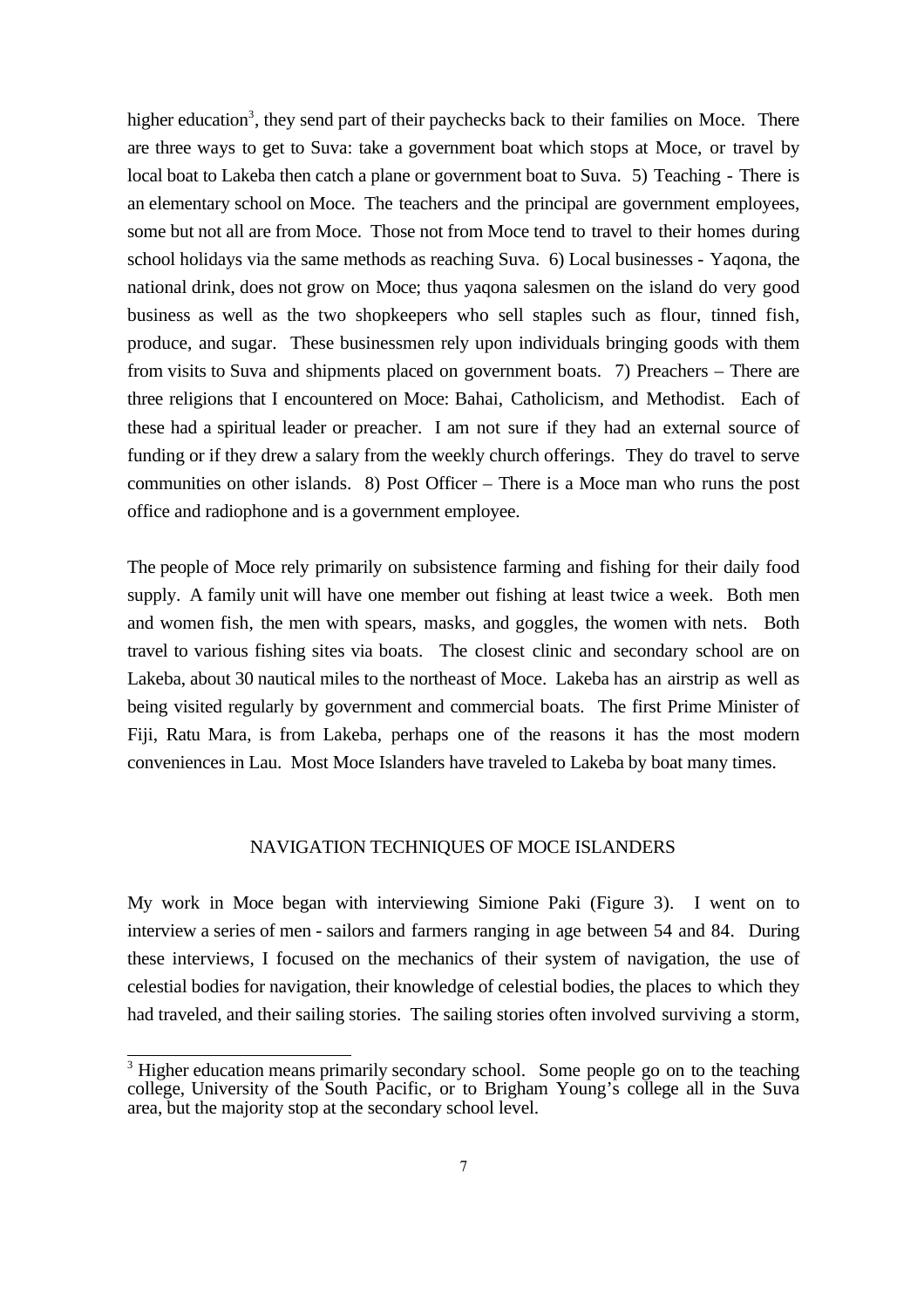hurricane, or being capsized. Some involved getting lost and improvising to get back to Moce. The improvisations included cutting the size of the sail using a knife or cane knife (machete) to reduce wind resistance, tying objects to the hull to increase the drag, and maintaining their course by marking the wind and/or current directions under low visibility conditions.



Figure 3: Simione Paki

One example of a survival story was told by Johnny Rapui  $($   $\sim$  40 years old), who was sailing back to Moce when he encountered a hurricane. He cut down the size of his sail so that it would catch less wind and maintained his course to Moce. He arrived safely.

I have chosen to present the narrative of Simione Paki in this section. It serves as a typical example of the navigation style of the Moce Islanders. However, Paki's story is unique because he sailed an exceptionally long distance, from Moce to Suva, using traditional methods in the early 1990s. Most of the men have sailed only the extent of the Lau group of islands. The difference is not only the distance, but that when sailing in the Lau group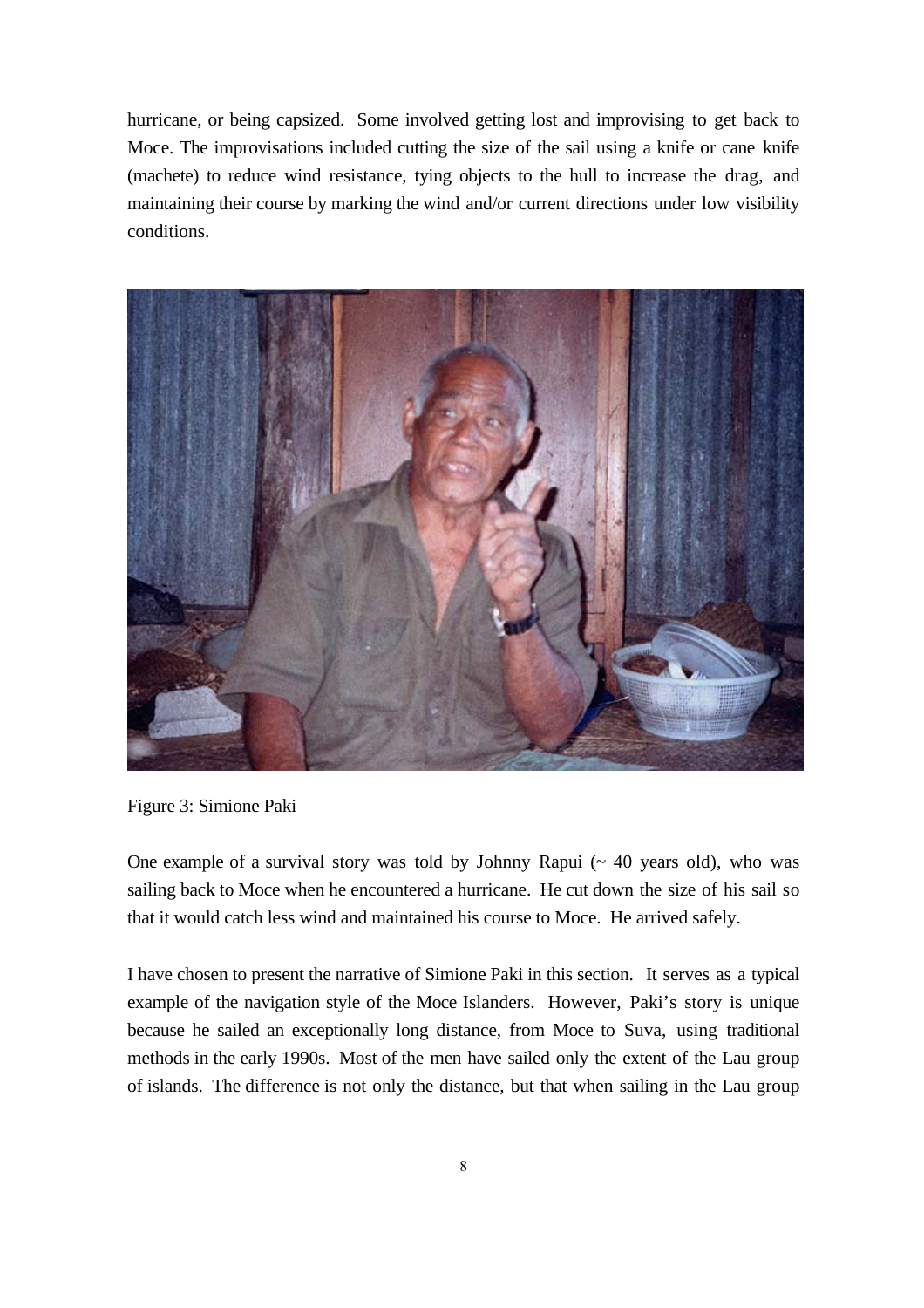one is rarely out of sight of land, whereas the route to Suva involves stretches of many hours on open ocean<sup>4</sup>. Paki is also unique in that he sailed weekly to other islands in the Lau group and occasionally to Tonga using Fijian canoes and using 'traditional' methods<sup>5</sup>, whereas the other interviewees made a few long trips a month. Paki is  $72$  years old<sup>6</sup>. Today, he sails to his garden about a mile away from his home most mornings to collect vegetables for his family's consumption. What follows is a summary of Paki's narrative:

The trip to Suva was initiated by one of Paki's sons, Metui. Metui thought that it would be a good financial enterprise to have traditional canoes in Suva to give tourists rides for a fee. There are no hardwood trees on Moce, thus they traveled to Oneata<sup>7</sup> and acquired a double hulled canoe and a single canoe for the trip. In the last week of February 21 in 1992, by my calculation<sup>8</sup>, on a Friday, Simione Paki, his son - Metui, and a third man set out for Suva.

They sailed to Olorua Island (west of Moce) and had originally planned to spend the night there, but since the weather was so nice, they continued. When they reached halfway between Vanuavatu Island and the reef near Tavu-na-sici, the wind was blowing from the east. They set their sail and went southeast to Totoya Island. Once Totoya was sighted, they reset their sail for Moala Island. When they reached Moala, the wind changed to eastsoutheast, so they changed the sail to go west towards Suva. On Sunday night, they sighted the lights of Suva, however; at that point the wind was not good. They reached a small island very close to Suva and spent a few hours there resting. The next day, they sailed on to Suva, reaching there at four in the afternoon on Monday. There the narrative ends.

<sup>&</sup>lt;sup>4</sup> At this point scholars of long distance voyaging may scoff at the relatively short distances traveled by the Moce Islanders. However, very little has been published on any aspect of Fijian navigation and even documenting the techniques for short voyages is a significant

contribution to Pacific navigation literature. 5 "Traditional" is in quotes because, as earlier emphasized, this sailing method only reflects the techniques used by the oldest generation of navigators on Moce, not necessarily an ancient Fijian navigation method.

<sup>&</sup>lt;sup>6</sup> Ages are given for 1998, the time of this study.

 $<sup>7</sup>$  Oneata is one of the few islands in the Lau group that has trees large enough to make</sup> canoes.

<sup>&</sup>lt;sup>8</sup> Paki said that they left on a Friday in February in 1992 and the moon was past full. Using astronomy software I determined that this was the Friday in February 21, 1992.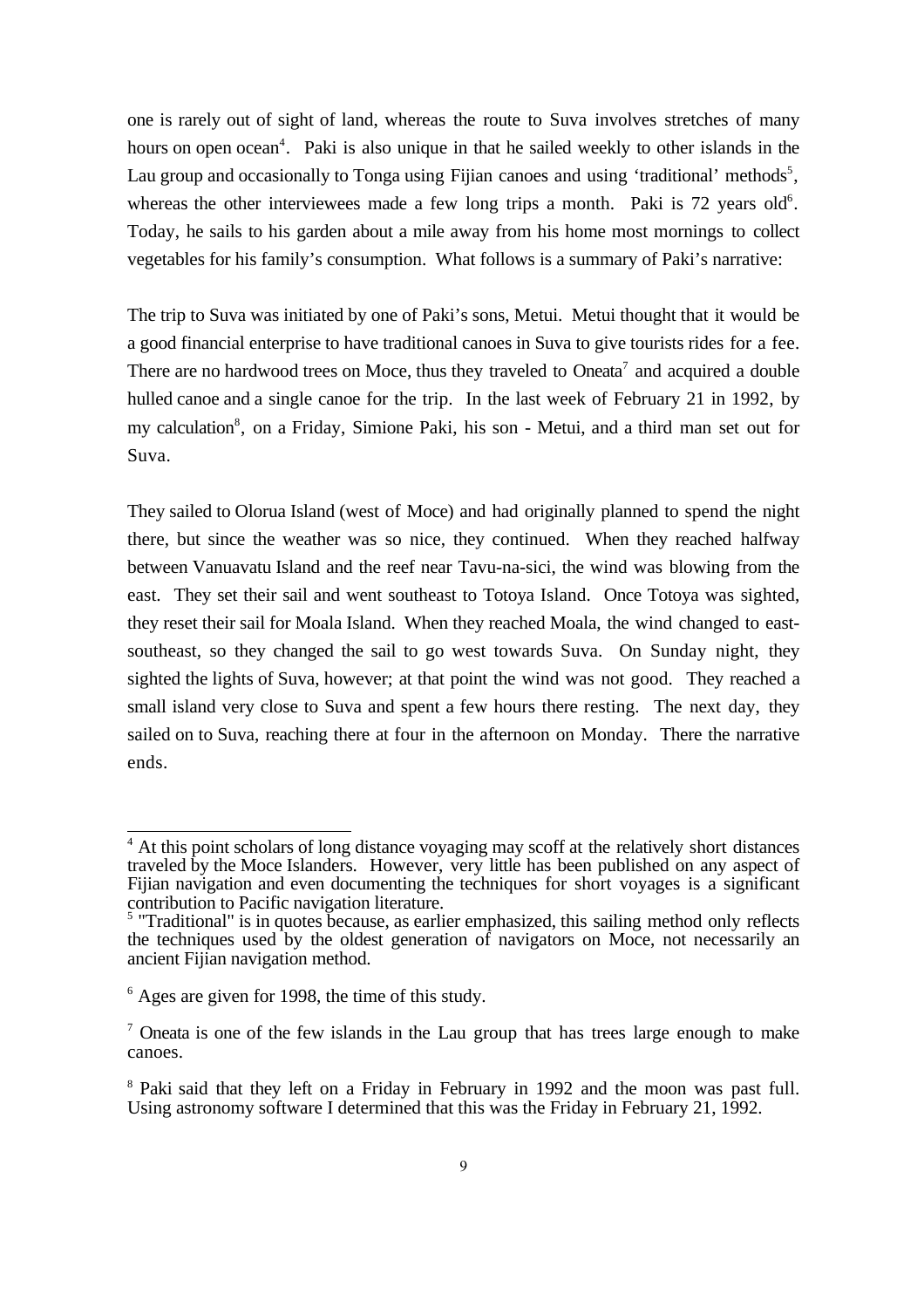The entire trip took four days and three nights. Paki marked the time using a radio, which he carried in his canoe, and the trio carried their own supply of food, water, and a Primus (kerosene) stove for cooking. Paki learned the route from riding on commercial boats between Moce and Suva.

In December 1993, Metui and a friend set sail for Suva in another double canoe. They were last sighted off of Moala, but never reached their destination. A month later, their canoe washed up on Kadavu, pronounced "Kan da vu," an island south of Suva. Both Metui and his companion were presumed dead; their bodies were never recovered.

Historically, the people of Moce would make long trips to Tonga, rarely to Suva<sup>9</sup>. The wind patterns generally travel from west to east part of the year<sup>10</sup>, and since Tonga is east of Moce they would travel with the wind. The people of Moce estimate that they took their last trip to Tonga in the 1950s. When asked why such trips stopped, they said that the big traditional canoes called "drua" were no longer being made and that the trip is not easy in a smaller boat. Sometime in the 1980s, a boat containing one Tongan man washed up on the reef. He had run out of petrol while fishing in Tongan waters and been adrift for one month. When greeted he did not respond because he thought it was another of the many hallucinations he had experienced while adrift. Eventually he was returned home to Tonga. This drift story shows that the current travels from east to west during some part of the year<sup>11</sup>. Paki also made trips to Tonga in his canoe as a lay preacher. Tantalizingly, Paki mentioned that he used "the star to Tonga" when he traveled to Tonga. None of the other informants mentioned this star<sup>12</sup>.

<sup>&</sup>lt;sup>9</sup>An interesting article on the history of voyaging between Fiji, Tonga, Samoa, and other Pacific Islands is Lemaitre 1970. Using a variety of historical techniques he tabulates the number of inter-island groups travel.

 $10$ This wind pattern, referred to as the Winter Trade Wind, travels from the southeast (Finney 1996)

<sup>&</sup>lt;sup>11</sup> Finney (99: 1996) states that during the summer months, the winds blow from the southeast but take on a south to north circular pattern. Maps given in Lewis (1994: 142- 143) show the ocean current traveling from east to west during August-September and February – March.

 $12$  Unfortunately, since I began with Paki, I did not realize the uniqueness or possible significance of his statement until after I had completed all the interviews and returned home. Thus, I did not follow up on his comment nor did I identify which star was the star to Tonga nor how he learned about the star to Tonga. As for possibilities one of the referees of this article suggested that this points to an older navigation system that did use the stars. However, I cannot agree with this supposition since it is dependent solely upon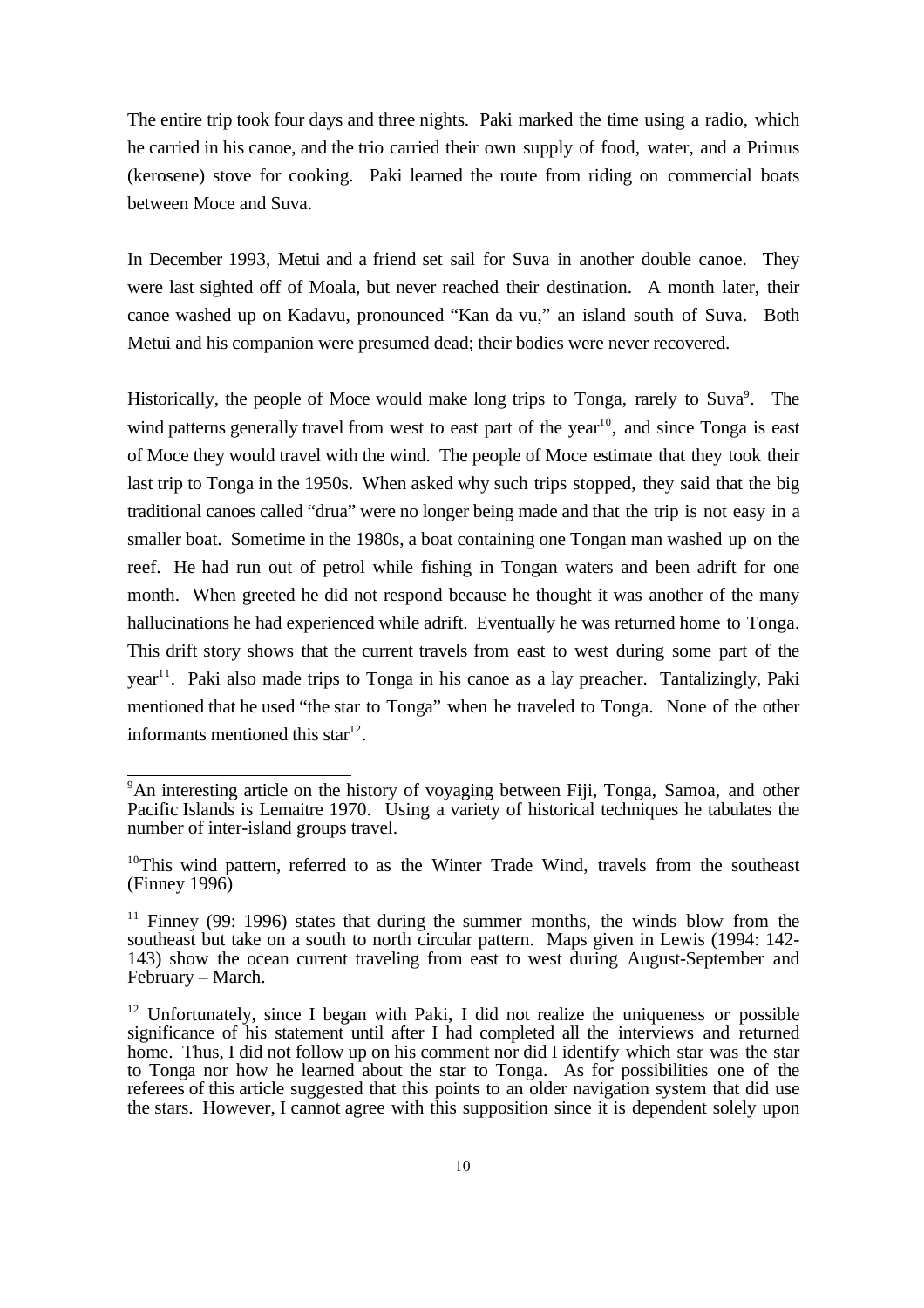In most cases, including Paki's, the men provided information on the celestial objects used as part of their system of navigation only after I asked, not during their descriptions of how they navigated. Then they would mention the Volasiga, the Volabogi, the Sun, and the Moon. 'Siga' means sun and day, while 'bogi' is night; 'vola' - is to mark. Thus loosely translated Volasiga is mark the day and Volabogi is mark the night. For completeness, 'vula' is moon. When the Sun or Moon is near the horizon, the men use it to mark the direction of east if it is rising or west if it is setting. The Volasiga and Volabogi are bright stars that appear near sunrise or sunset, i.e. the planet  $Venus^{13}$  when it appears near sunrise and sunset, respectively. The Volasiga and Volabogi were used in the same way as the Sun and the Moon, to get a rough estimate of east and west. The men said that they were especially happy when they would sight the Volasiga for it meant that the Sun was coming up soon.

### ANALYSIS: BLOWN BY THE WIND

The Moce Islanders in my first set of interviews had a tremendous knowledge of the passages through the local reefs, the currents, and the wind patterns in the Lau group. As with Paki's narrative, the stories contained detailed information such as a change in the direction of the wind or the direction from which the waves were coming (current direction) as noted by how the wavefronts broke against the hull. When they were required to change the sail, how many times they had to change the sail, and the sighting of islands and reefs, all punctuated the stories. The Moce Islanders gave the impression of having set routes for travel between the various islands of the Lau group. Included in their system are markers that had to be sighted before changing their sails.

The system of navigation depended first and foremost on an intimate knowledge of the wind and current patterns along with knowledge of the locations of reefs and islands both

one informant's statement. I think it is more likely that since Paki traveled regularly to Tonga as a lay preacher he may have learned that particular bit of information from his Tongan friends. It is also possible that similar to his younger counterparts, he discovered the best star to use on his own.

 $13$  The navigators, especially the second set of interviewees, were not all in agreement that both the Volasiga and Volabogi are the planet Venus. From their comments, namely that the Volabogi is after sunset and is brighter than all the other stars, and some went so far as to say that every night there was a both a Volabogi and a Volasiga, I deduced that the Volabogi in some cases might be whichever other planet is visible at night be it Mars, Jupiter, or Saturn.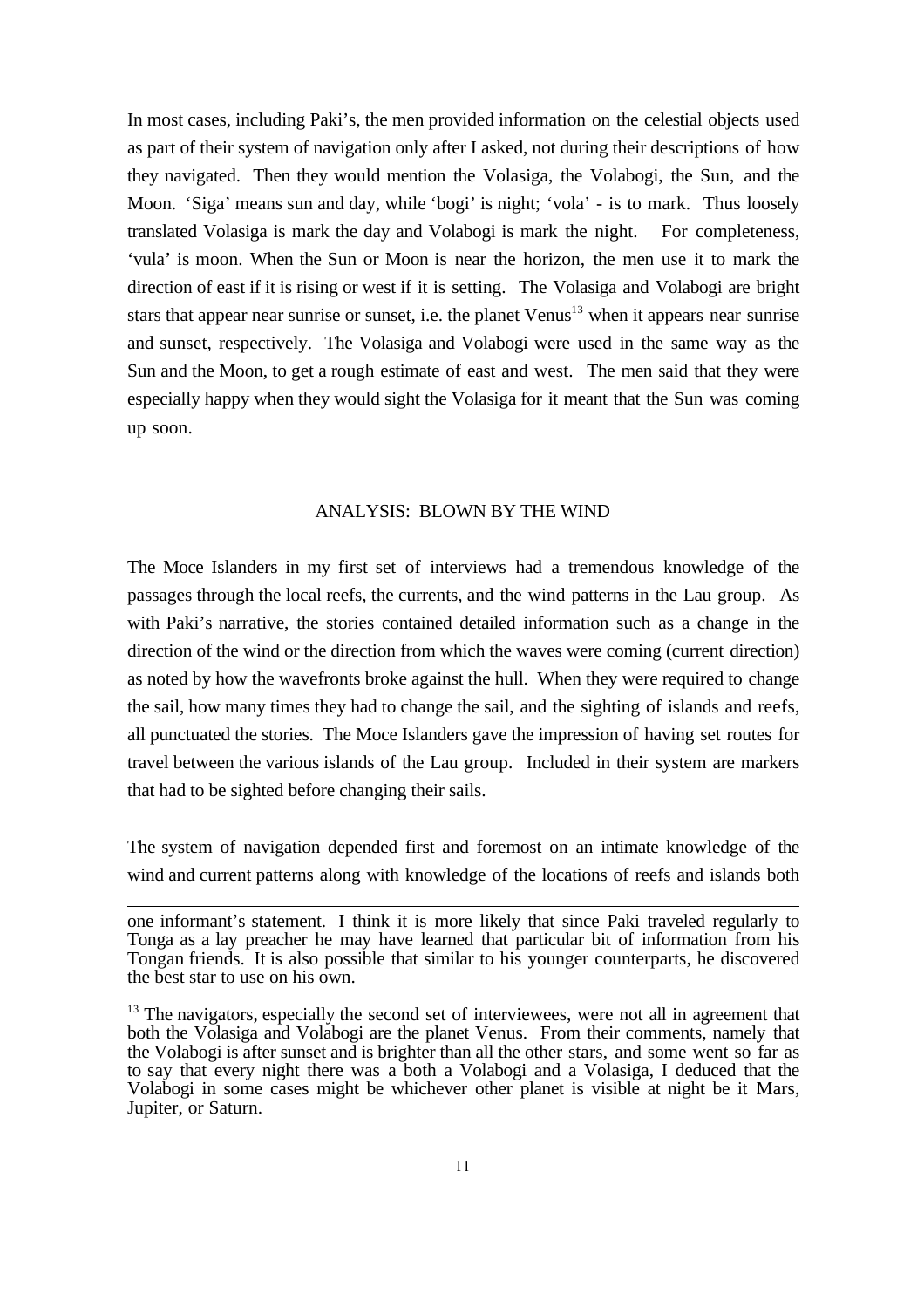uninhabited and inhabited. The only celestial bodies that were part of their navigation were the Sun, the Moon, the Volasiga, and the Volabogi. These celestial bodies were used to mark east and west upon rising and setting, and served as a rough compass used as a secondary method to check their bearings.

The interviewees learned to navigate as children by watching. Children are included on fishing trips and inter-island trips, the adults often allow the children to help with the sailing and navigating. None of the interviewees indicated that the adults gave formal lessons in sailing, instead the children had to pick it up as they went.



Figure 4: Diagram of the 'traditional' navigation of Moce. The Sun, Moon, and Venus were used as rough east and west markers when they were near the horizon.

The boat on which I traveled to Moce also transported about ten people returning home to Moce. While on the boat, I questioned these individuals about their knowledge of navigation, and had come to the conclusion that certain stars, the moon, and the sun were all used as part of their system of navigation. Thus, after conducting several interviews I was confused by finding that only the Sun, Moon, and the planet Venus played a role in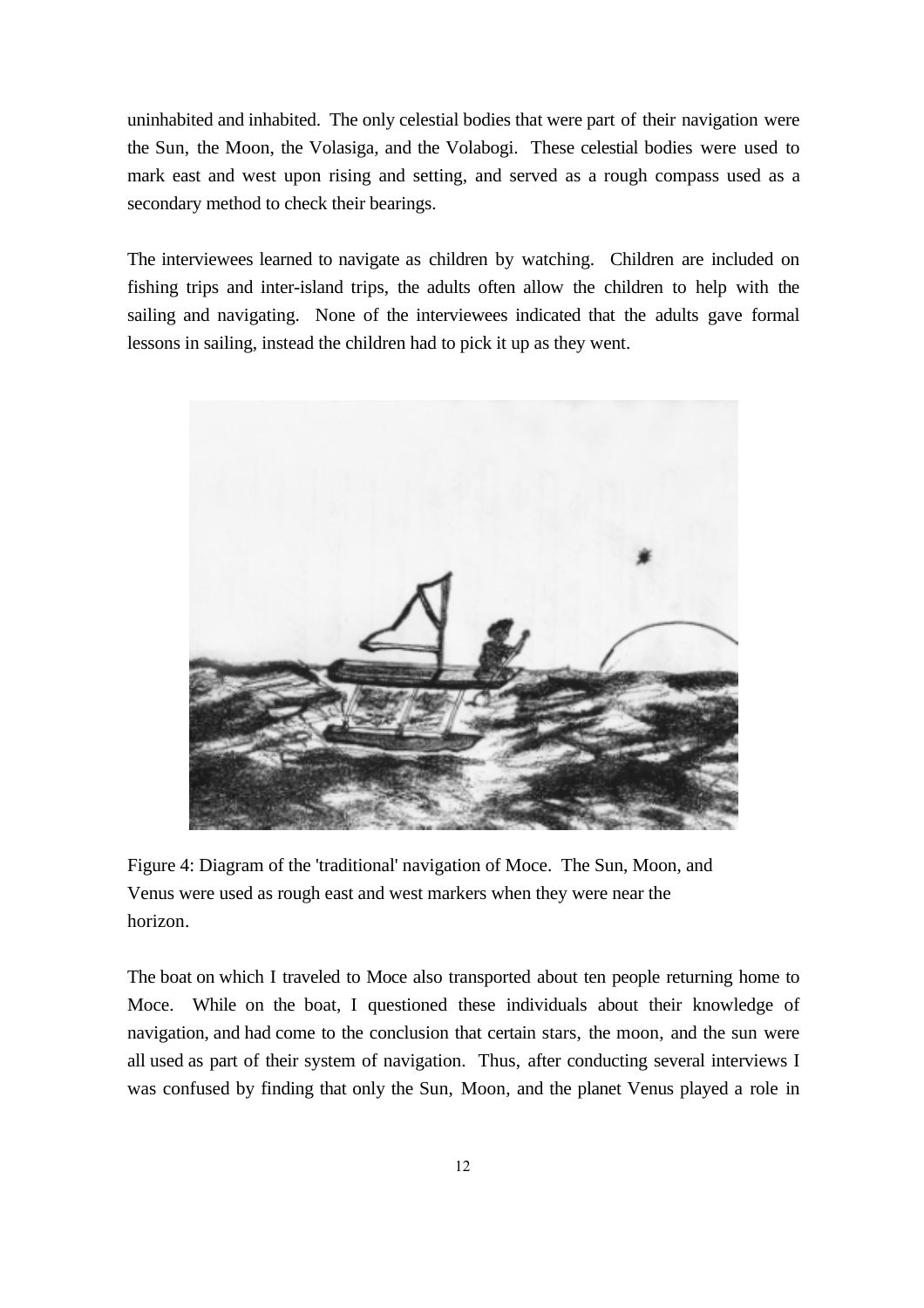their system (Figure 4). I returned to the people I spoke with on the boat and interviewed them, they provided more details that led me to conduct a second set of interviews.

# NAVIGATION TECHNIQUES OF MOCE ISLANDERS PHASE II: FIRST GENERATION STELLAR NAVIGATORS

The second set of interviewees averaged 42 years in age, were male, and had lived primarily on Moce. They tended to have traveled many times to Suva (via government boats) to work or visit relatives. They had completed primary school, and had often attended secondary school away from Moce at the school on Lakeba or one of the schools in Suva. Their voyaging was limited to islands within the Lau group.



Figure 5: Alifereti Amani (on top) helping to repair a boat.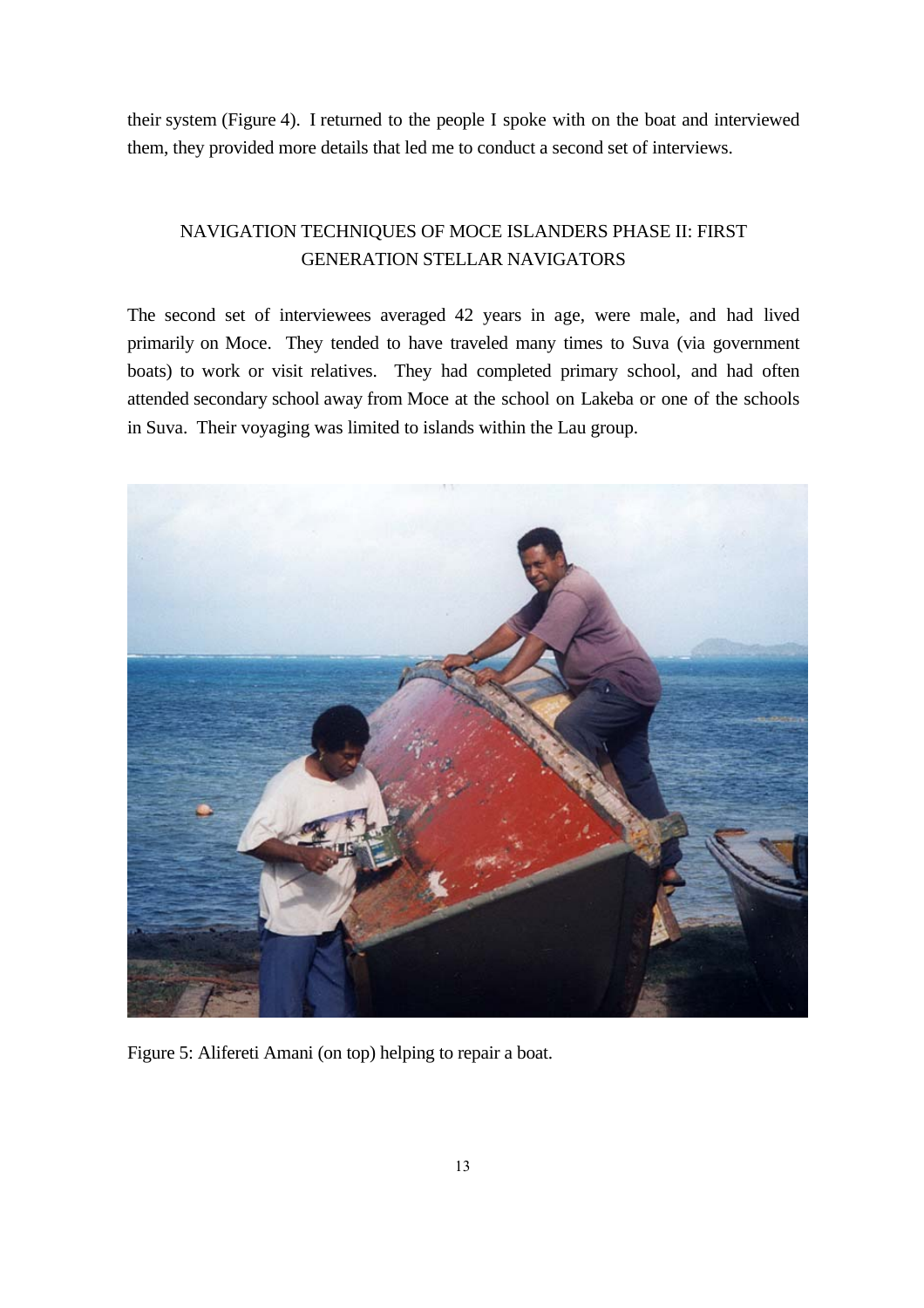The second set of interviews began with Alifereti Amani, 42, which I present as a narrative typical of the younger navigators (Figure 5). Amani was one of the people I met on the boat to Moce. Amani described how when traveling to another island, after exiting the reef, he would place Moce at his back at the correct angle to reach his destination until Moce disappeared from view or the next island marker appeared on the horizon. Although the next island is not visible, the Moce men know its direction relative to Moce. When twilight falls, if he has not reached his destination, he picks a star that marks the direction in which he is traveling. He follows that star until he reaches his destination. If the star that he is following rises or sets, he picks another star in the right direction. He said that there are plenty of stars in the sky, that is, there is no shortage of stars in the direction they wish to go (Figure 6). The stars he uses do not have names in Fijian. He was very firm about there being no compasses on Moce.



Figure 6: In the new system, there is no shortage of stars in the direction they wish to go

The interviewees in the second set all said similar things. They spoke of their knowledge of exiting the reef, using Moce or other islands as navigation markers, and at night using stars in the correct direction as beacons. There was no mention of current and wind patterns. However, they did name the Volabogi, Volasiga, and the Sun and Moon and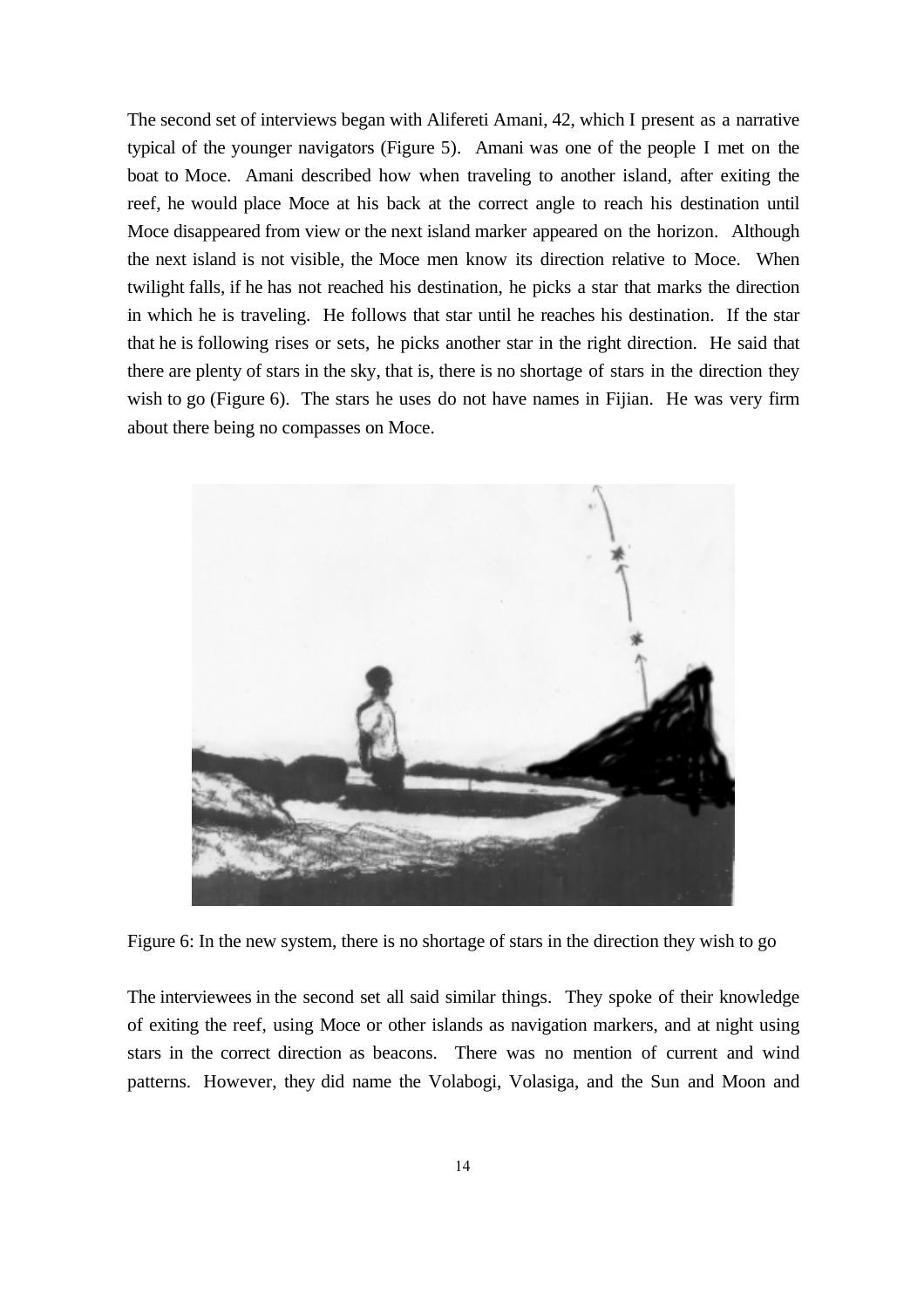how they are used in navigation (as rough east/west markers). They all said that they did not use a compass.

## ANALYSIS II: MOTORING ALONG

The second set of interviews provided information on how stars are used in Moce navigation. The original narratives didn't mention stars, but used the Sun, Moon, and Venus as part of their method of navigation. Noting the change in technique, I began to search for reasons behind the different methods. I began to explore the possibility that a change in boating technology caused the change in navigation.

The older men used traditional canoes with sails. The younger men originally learned to sail, but over the last 15 years, the outboard motor has become common and the islanders have switched to wooden boats and punts. Today, there are very few traditional canoes on Moce - even Paki uses a punt with a sail.

The fact that boats are driven by outboard motors appears to have had more effect on navigation than the shape of the boats or the materials used to construct them. The outboard motor allows the boats to travel in straight lines, independent of the wind and current. The outboard motor significantly reduces the travel times because tacking is no longer necessary. In regards to navigation, this means that visual markers have come to dominate the method of the Moce Islanders. Bearings in relation to islands, reefs, and stars rather than settings of the sail and wind directions punctuated the narrative of Alifereti Amani and his contemporaries. It is the inclusion of stars in the new method which makes the Moce case unique in the Pacific where, in general, traditional celestial navigation methods are in decline.

The men who use the new method taught themselves or "figured it out" themselves. I was startled by the narrative of an older man who spoke of using the stars to mark his way home from Lakeba to Moce. However, he told me that he was using a motorboat at the time. He said he learned the technique of using the stars in this manner himself. In general, the outboard motor users felt that using the stars was the most obvious thing to do at night while traveling. The younger generation of navigators also told tales of capsizing and having to cut the sail in bad weather. These were the stories of their youth when they used canoes. None of the informants claimed to have had formal naval or navigation training and did not describe their techniques nor distances in nautical terms.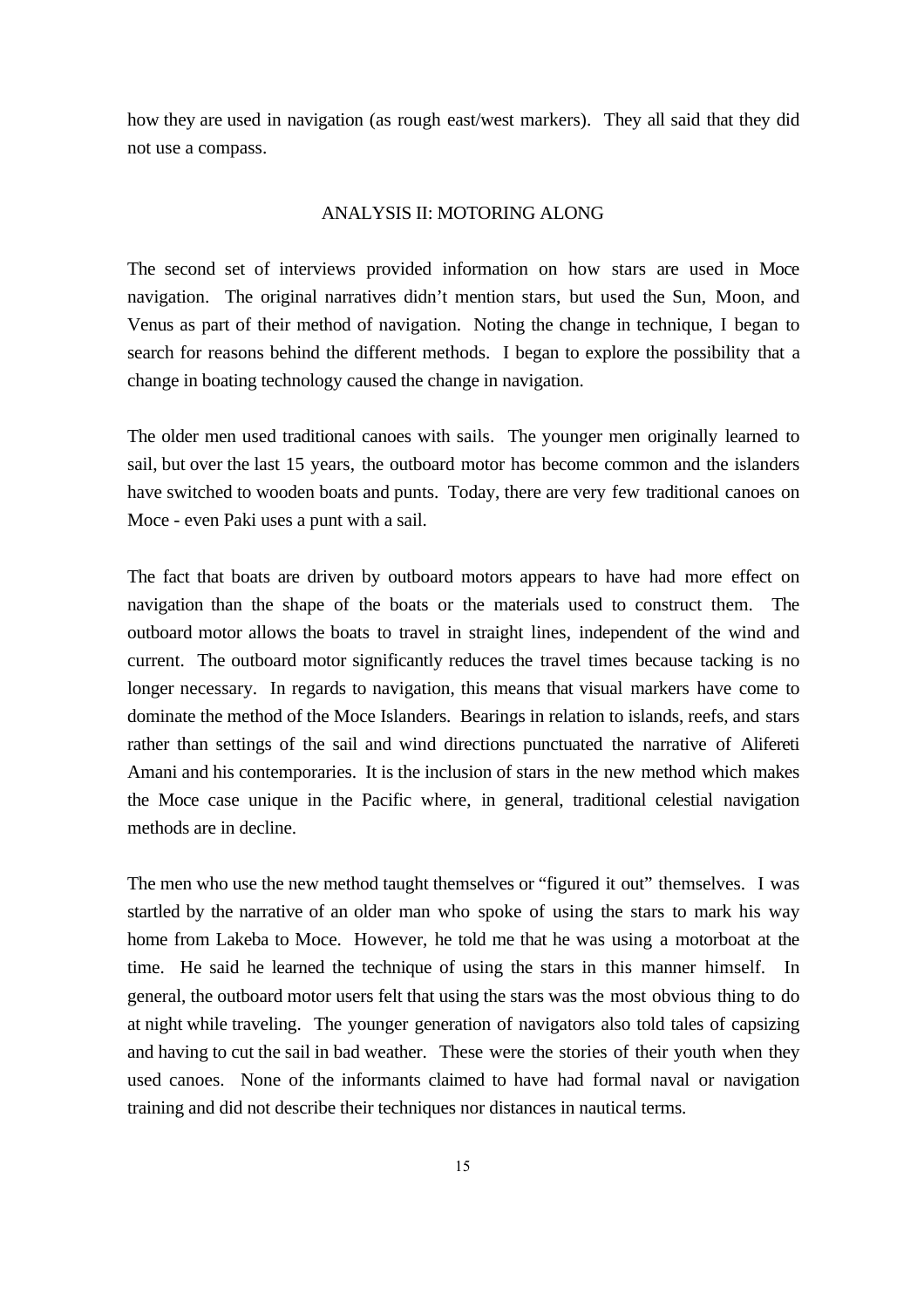The new system and the old system of navigation are admittedly inexact, but sufficient for the type of navigation performed by the Moce Islanders. Travel undertaken by the Moce Islanders in smaller crafts is limited to destinations within the Lau group. Rarely is an island or the water breaking on a reef not visible during travel. Thus, the homing skills necessary for long distance ocean voyaging are not present in the contemporary narratives.

The new method of navigation is being transmitted to the next generation via the same methods as the sailing techniques. The children of Moce are often given command of the boats while traveling with adults and are told to keep the motor pointed towards a particular star when traveling at night. There is no formal training celestial navigation.

Once I was better able to articulate the two navigation techniques, I questioned the first set of` informants on how they felt about the new techniques. All the men praised the fact that traveling by motorboat was much faster than sailing. A few thought the new method was bad, because the motorboat users no longer paid attention to the wind and current. They explained that the drawback to relying so heavily on visual cues is that when visibility declines, such as during a storm or in fog, they get lost unless they were paying attention to the wind and current. It was clear that the knowledge of wind and current patterns was considered to be the most important part of navigating for the old Moce sailors. They felt that this particular knowledge should not be forgotten.

#### DISCUSSION

The situation on Moce is the first case I have found of a celestial navigation system being developed because of an introduced technology: the outboard motor. In this discussion, I examine other cases in the Pacific where a new system of navigation includes more celestial markers. I explore possibilities for why a stellar system of navigation was not present on Moce before the introduction of the outboard motor. I touch on earlier studies of Fijian and Lauan navigation techniques, technology transfer, and economic changes related to boat building. I end by presenting examples of similar responses to a change in navigation techniques from other communities of navigators.

Of the contemporary studies of Pacific navigators (Feinberg 1995; Finney 1976, 1994; Goodenough 1996; Lewis 1978), the majority of cases showed a loss of the celestial aspect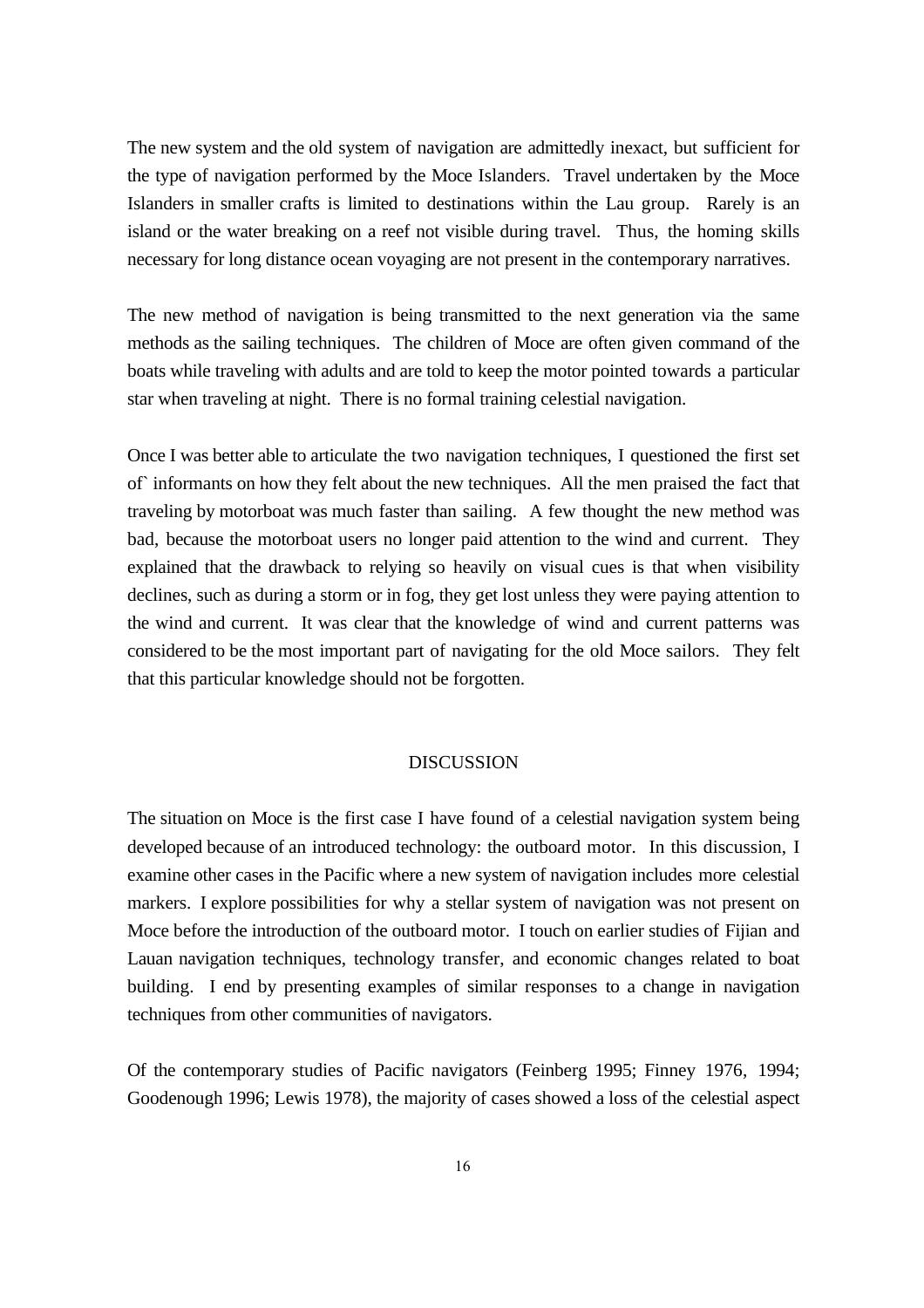of navigation as the navigators became more dependent upon modern navigation equipment. The authors often had to search their fieldsites for the few remaining celestial navigators. This was definitely not the case in Moce. One of the studies did mention a change in navigation technique towards a celestial one, but the circumstances did not involve a response to a change in technology: In Lewis' *The Voyaging Stars*, Siona Mafi of Nomuka Island in Tonga is presented as someone who was formally trained in the use of charts and compass, but got tired of using them. He developed a celestial system by first using the compass to note the rising and setting positions of certain stars, and finally using the stars alone (Lewis 1978: 85, Lewis 1994: 32, 121). Unlike the Moce case, he was not motivated by a change in boating technology.

Another possible example of an ad hoc celestial navigation system can be found in Feinberg's *Seafaring in the Contemporary Pacific Islands.* In his article on the Nukumanu Islanders, when the author asked which stars were used for navigation, he was told that each navigator chose his own set of stars (Feinberg 1995: 189). The author did not believe that this was true, but instead thought that they were being secretive. He managed to get only one informant to name the set of stars that he used. The Moce case may cause him to re-evaluate his initial conclusion since they also use stars that do not have formal names, and use stars that are convenient for each particular trip.

There is a similarity between the new method of Moce navigation and navigation techniques found in other parts of the Pacific. In the late 1960s, David Lewis recorded the words of a Tongan navigator, Kaloni Kienga:

"You head towards that star…and when it has moved too high and too far to the left, you follow the next to arise from the same point on the horizon. Then the next, and the next, and so on until dawn. This we call *kaveinga*, the star path." [Lewis 1978: 18]

Kaloni Kienga only named the first star, which he pointed out to Lewis; the other following stars he did not name. Lewis found this method in use in many other parts of the South Pacific, where the location of island groups is marked by the rising and setting of a "bright" star and the course is maintained by following a chain of less prominent stars. The Fijians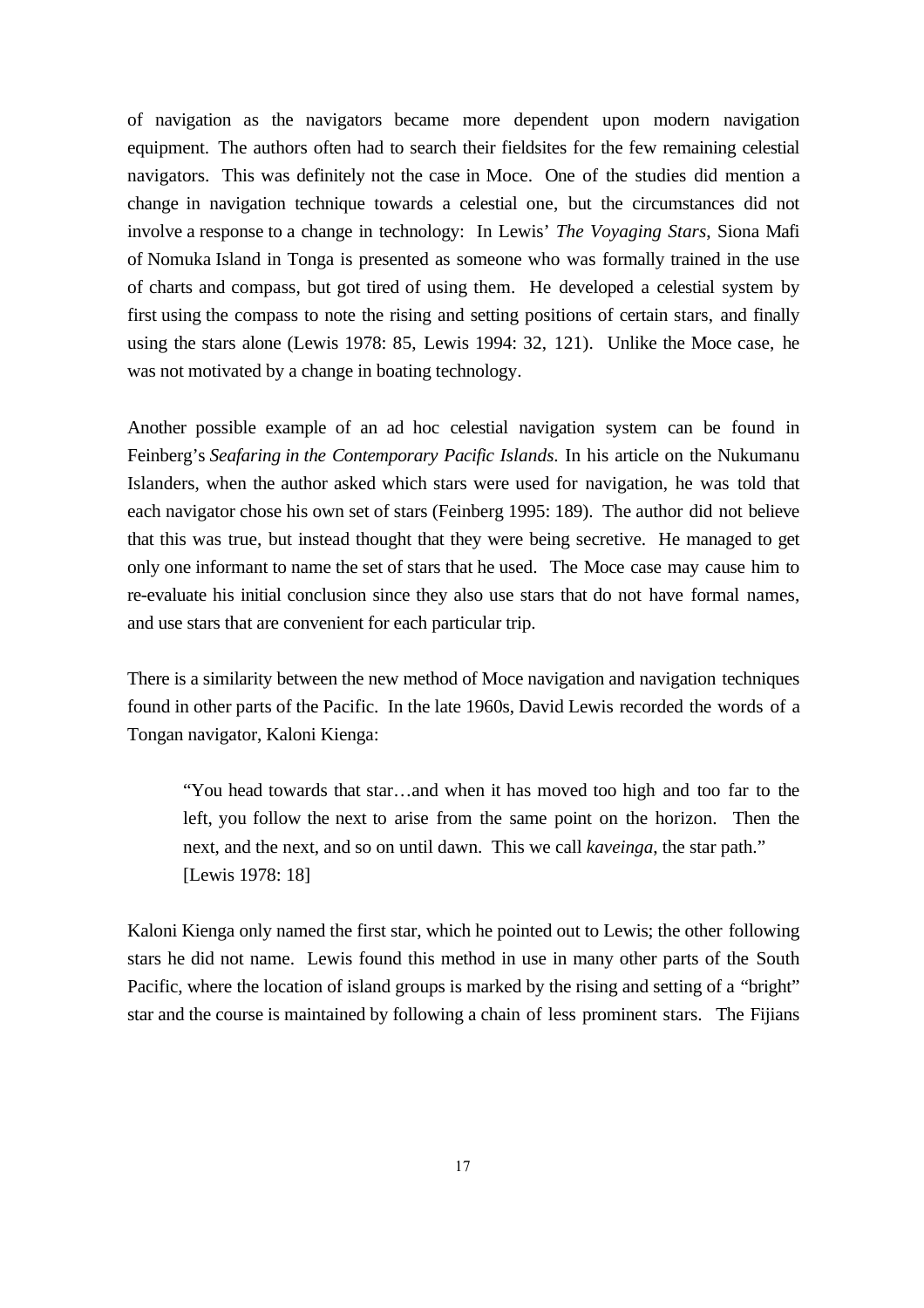currently use a convenient star that is not named but also use successive rising or setting stars. This technique clearly marks the beginning of a new *kaveinga*-like system.

The ethnography done by Laura Thompson mentions the methodology of celestial navigation she found on Kabara, an island about 20 nautical miles to the southeast of Moce (1940: 177). Her informant, Risolo, said that each island had several stars and when one star rises or sets another star is chosen. She clearly states that only the most experienced navigators used the stars. Her informants used traditional sailing canoes. The method sounds identical to the one now used by the Moce navigators, however, the Moce Islanders insist that they taught themselves this method.

Why given similar traditional boating equipment across the Pacific did the Moce Islanders not have a *kaveinga* system before now, especially since at least one person on Kabara had such a system? Is a *kaveinga* system typical of long distance ocean voyaging, which the Fijians rarely pursued during the last century? I return to Paki's statement that he used "the star to Tonga" to navigate to Tonga. Paki is the only informant to say this. His simple statement may indicate that for longer voyages there were well known stars that were used as markers to reach their destinations. Thus, the young navigators of Moce may be recreating an older Moce *kaveinga*-like system on a much smaller distance scale. If the new method is indeed a revival of an earlier tradition, the Moce Islanders are firmly unaware of it for all claimed to have made up the new method themselves. The Moce navigators in both sets of interviews did think that perhaps their forefathers knew more stellar names, but none connected this to a lost system of navigation that relied more heavily on celestial markers. Further, there is the question of the Tongan influence on Moce navigation. The Moce islanders presented their system of navigation as their own; there was no distinction between the systems described by the inhabitants of Nasau or Korotolu. If there had at one time been such a distinction on Moce, it has been forgotten $15$ .

 $\overline{a}$ <sup>15</sup> Goodenough and Feinberg mention that historically Fiji has relied on the skilled Lauan sailors to make up the ranks of their navy (Goodenough and Feinberg 1995) this reflects the contemporary belief that Lauans are the best sailors in Fiji. Historically, in his study of various islands in the Lau group [he did not include Moce] Hocart mentions that the Lauans had a unique indigenous directional system with three major directions (Hocart 1929). Neyret also talks of this direction system and uses the same Fijian names as Hocart (Neyret 1950). I found no such designations on Moce. Though, similar to my findings, Neyret concluded that the navigation methods of the Fijians is vague (Neyret 1950). Neither researcher mentioned chains of stars being used for navigation which is consistent with what I found with the older navigators.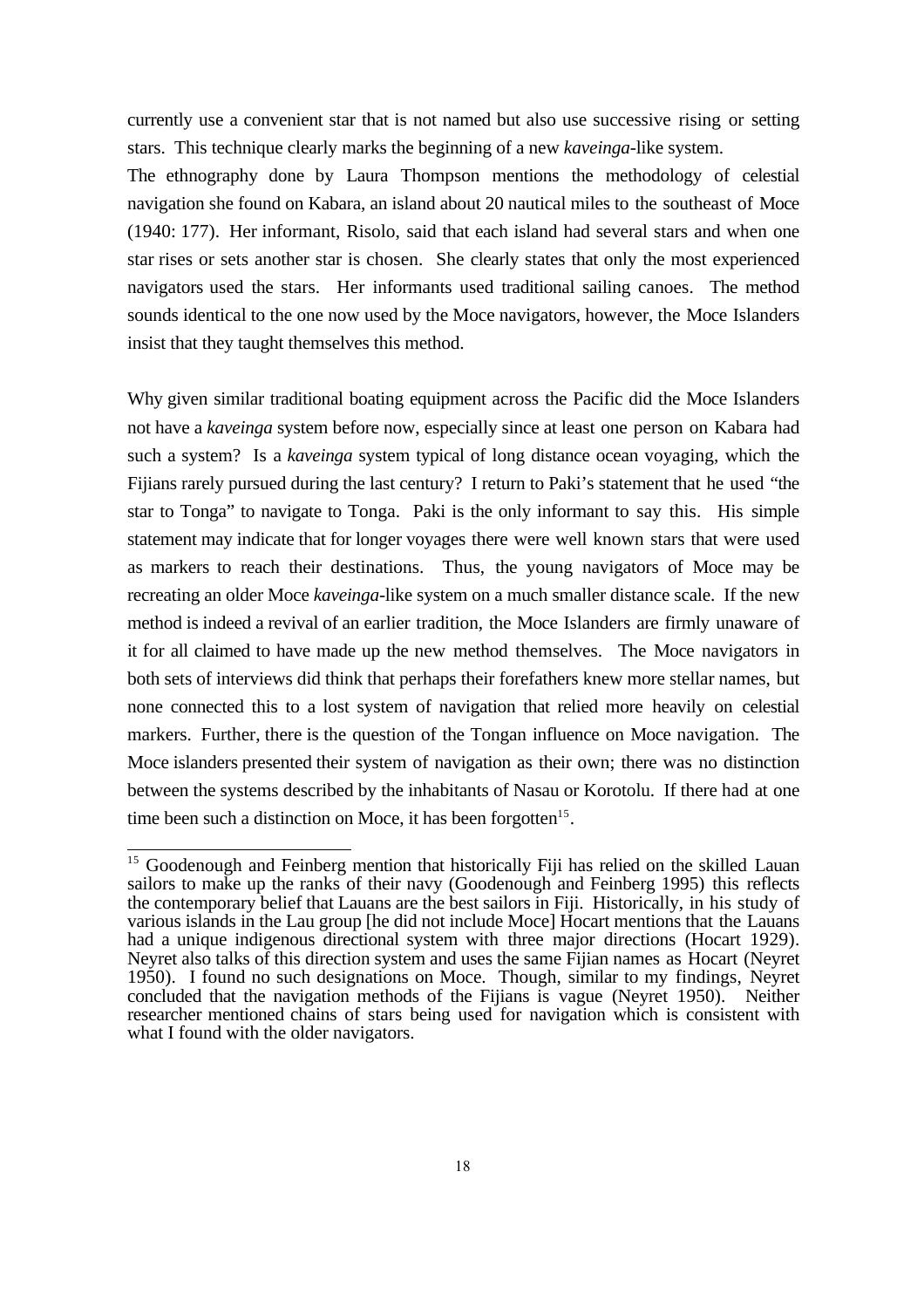At latitudes of the United States (greater than 30 degrees north), people are familiar with Polaris which marks the north celestial pole. Over the course of the night, certain constellations close to Polaris are seen to circle the pole further emphasizing the location of the north celestial pole and therefore north. Thus, most of the navigation systems we find at these latitudes utilize Polaris and constellations which allow you to find Polaris. At the latitude of Fiji (18 degrees south), Polaris is not visible, nor is there an obvious marker for the south celestial pole. All stars rise in the east and set in the west following the path of an arc. Given that the stars move in this manner, the obvious way to use the stars for navigation in this part of the world is to follow chains of rising and setting stars. Once the motion of the stars is understood, elaborate theories of navigation technique transfer or technique revival are not necessary.

Going back to the question, especially now given our understanding of how the stars move at these latitudes; why did not Fijians have a Kavienga-like system? It is my opinion that given the short distances that Fijians traveled while sailing, a Kavienga-like system may have proven too inexact. I hypothesize that when sailing over long distances, the zig-zag pattern necessary to maintain a heading under sail would average out to a line. However, for traveling short distances, traveling too far without resetting the sail may cause you to overshoot your destination. Thus, the set routes which included when to tack may have proved more accurate than following the stars.

The implications of technological change add another complexity to studying contemporary celestial navigation. Why has the outboard motor been adopted into Moce culture<sup>16</sup>, yet the islanders are very proud that there are no compasses on their island? I examined other cases of changes in boating technology in Lau in an attempt to answer these questions:

Lauan sailors say that a mat sail is better than a canvas one for the mat allows the wind to pass through and therefore the mast is not easily strained or broken. [Thompson 1940: 176]

This passage is significant because it shows that introduced technologies were in Lau over sixty years ago. At that time, the Lauans were not eagerly adopting the new canvas sails, but instead tested them and found their own mat sails better met their needs.

 $\overline{a}$ <sup>16</sup> For an example of a culture that has not successfully adapted the outboard motor due to economic difficulties, see Montague 1995: 59.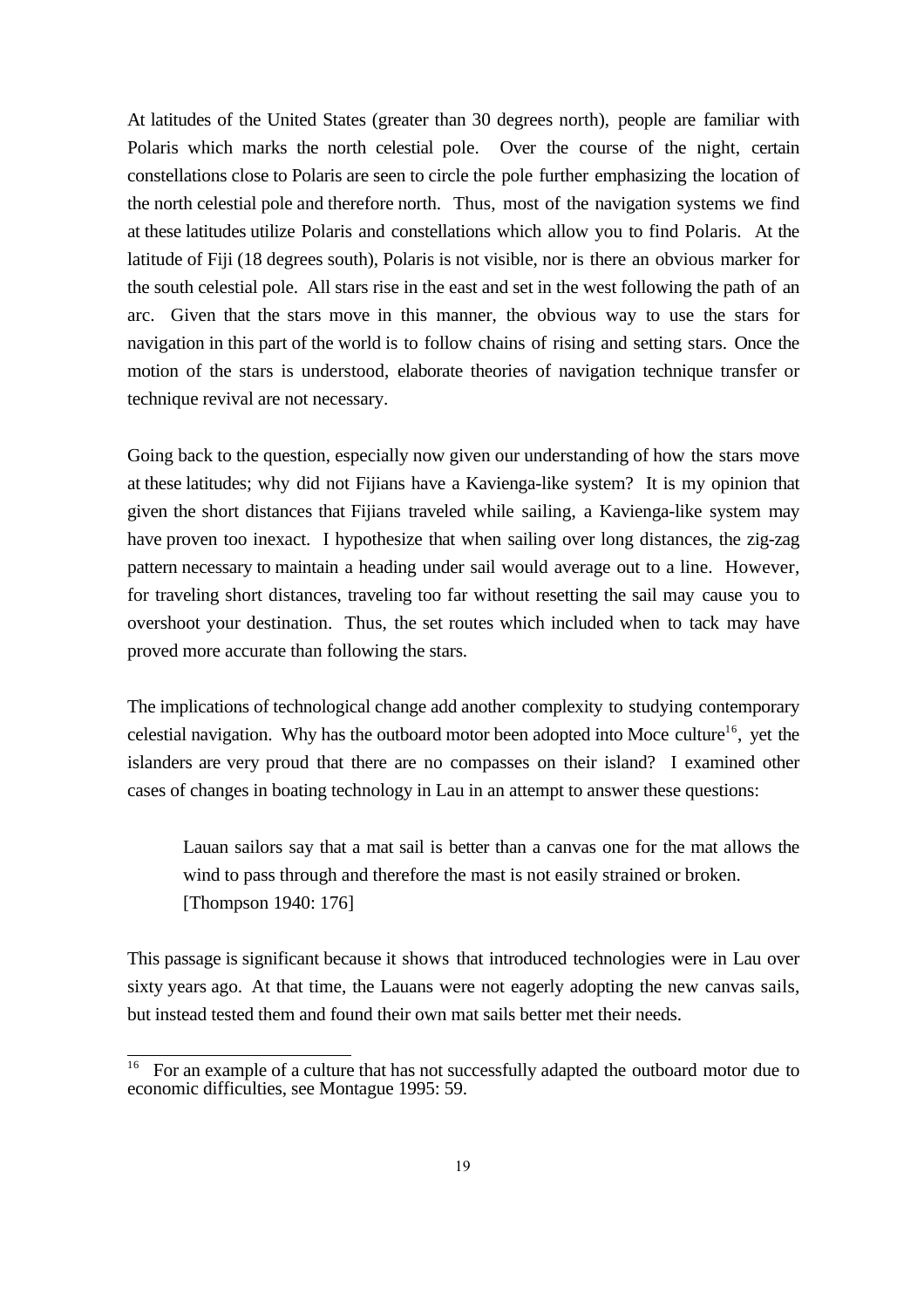Further,

Salvaged hardware from shipwrecked yachts is commonly adapted for use on Lauan sailing canoes. Friction hitches and simple mechanical advantages, in conjunction with simple wooden hardware, are used in the rigging of a sailing canoe

[Gillett 1993: 41].

This shows that the people of Lau are amenable to adapting new technology if there is a clear advantage.

On Moce, the outboard motor has a clear advantage over sailing because it has led to faster inter-island travel. The compass they have rejected and therefore, following the logical flow, their navigation system must be superior to the compass. The compass may be at a disadvantage because in a small boat the shaky needle of a compass is difficult to read<sup>17</sup>. Or it could be that the Moce Islanders take pride in knowing their surroundings in great detail and that somehow their reputation as being the best sailors in Fiji is entwined with not needing compasses $18$ .

The Moce Islanders have switched from using canoes to using punts and boats. Though I did not question the navigators about the pros and cons of the change in boats, I imagine that the roominess of the new boats is an advantage. An outboard motor easily fits to the back of the punts as opposed to the tapered end of the canoes. Interestingly, Lewis states that the Fijians around the Koro sea (west of Lau closer to Viti Levu) called their canoes "waqa ni tagane"- boats of men (boys), whereas the punts were called "waqa ni yalewa", predictably, boats of women (girls) (Lewis 1978: 110). This division may imply that the Fijian canoe is regarded as more manly than the punts, or that women preferred to travel in punts. I found no such distinctions on Moce or other references that would shed light on this designation.

 $\overline{a}$  $17$  For an example of a culture that has adapted the compass as well as modified the boat design of larger boats to accommodate motors, see Ammarell 1995. The Bugis of Indonesia use both the compass and celestial navigation in their voyaging. Ammarell Indonesia use both the compass and celestial navigation in their voyaging. includes extensive information about the astronomy of the Bugis and their wind compass.

 $18$  I did not question people as to why they did not use compasses, thus I can only speculate.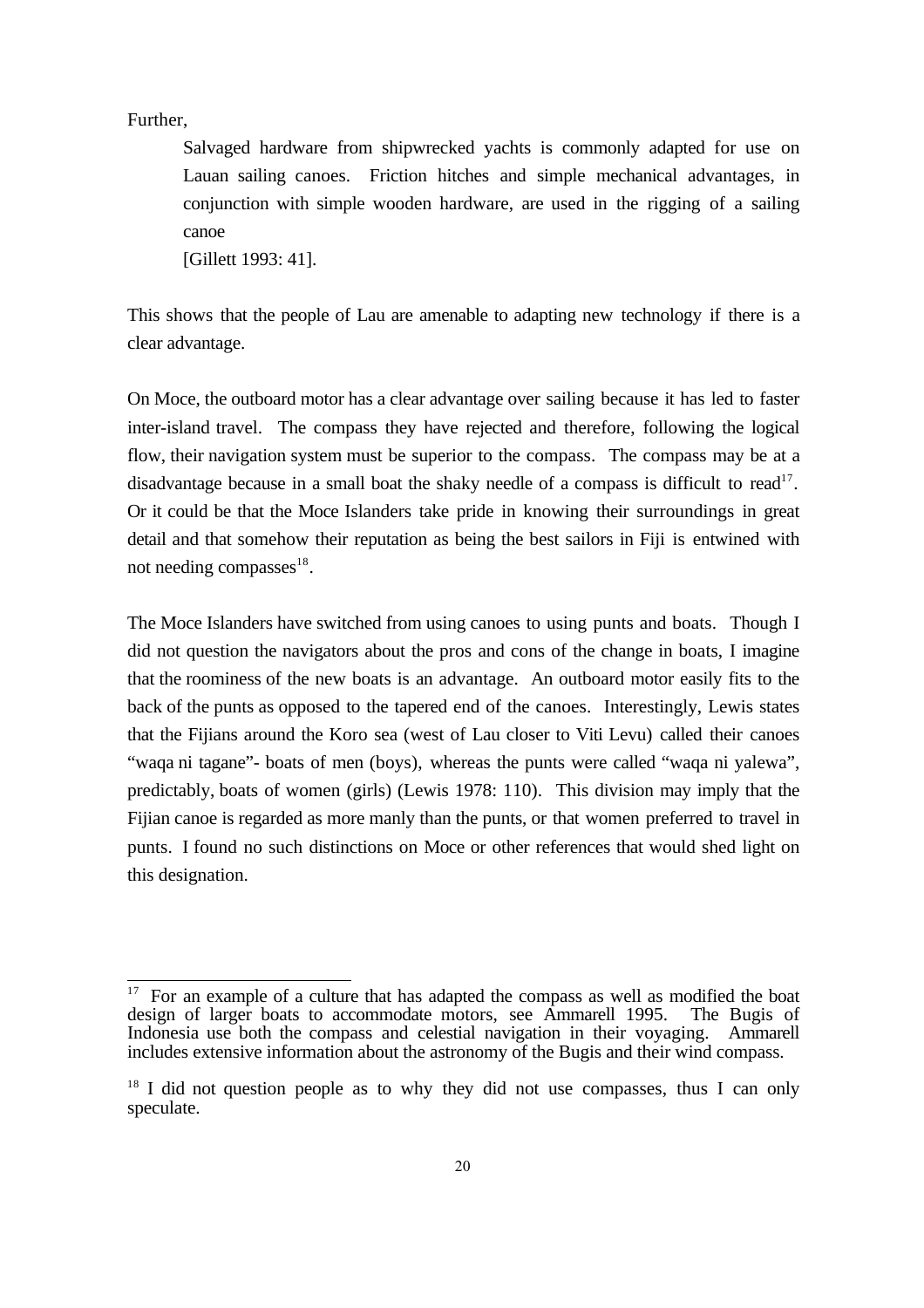Another author to comment on the adoption of technology and the change in boats in Fiji is G.K. Roth:

There has been a marked effect on the regular use of traditional, Fijian-made articles through the introduction from overseas of tools and utensils and other manufactures, all of which have tended to displace the former but have not always displaced them entirely. The result is that many introduced articles exist in modern times side by side with those which they are gradually replacing. Instances are to be seen any day and in every island: …English fish-netting in place of nets made from local vegetable fibres; boats and punts in place of dugout canoes, some with outrigger attachment and sail…"[Roth 1953: 43]

Historically, one economic factor which led to a revival in canoe building and sailing occurred in the 1930s when copra prices fell. Copra is the dried fruit of the coconut. When copra prices were high, the Lauans sent their harvests to the refineries via the larger government and commercial boats. Thompson notes that while copra prices were high copra was harvested and exchanged for goods and "…they began to neglect their other economic pursuits such as fishing, gardening, canoe building, and interisland trade" (1938: 196). Once the prices fell the number of boats servicing Lau dropped from six boats to one (Knapman 1976). The Lauans could no longer afford to pay the shipping fees and began using their sailing canoes to transport the copra (Ladd 1935). This circumstance allows for a possible historical comparison with the current technological changes. During the time of reduced canoe travel, did the Lauans lose or modify their traditional navigation methods? Only a few of the Moce Islanders were of an age to navigate during the 1930s. The oldest navigator that I interviewed, Biu  $-84$ , was part of the crew on one of the larger boats during that time. However, his career on the ocean was brief because he stated that he has been a farmer for most of his life. He did not know most of the navigation techniques practiced by his neighbors. Thus, the interviews from Moce did not include any new information which could shed light on this issue.

My research at the United States Naval Academy has shown that contrary to the belief that celestial navigation is a continuous tradition leading back into antiquity; celestial navigation as practiced by the military was not perfected until the invention of the chronometer at the end of the  $18<sup>th</sup>$  century. Moreover, it has continued to be modified by innovations in technology such as the calculator and publications such as the Nautical Almanac as well as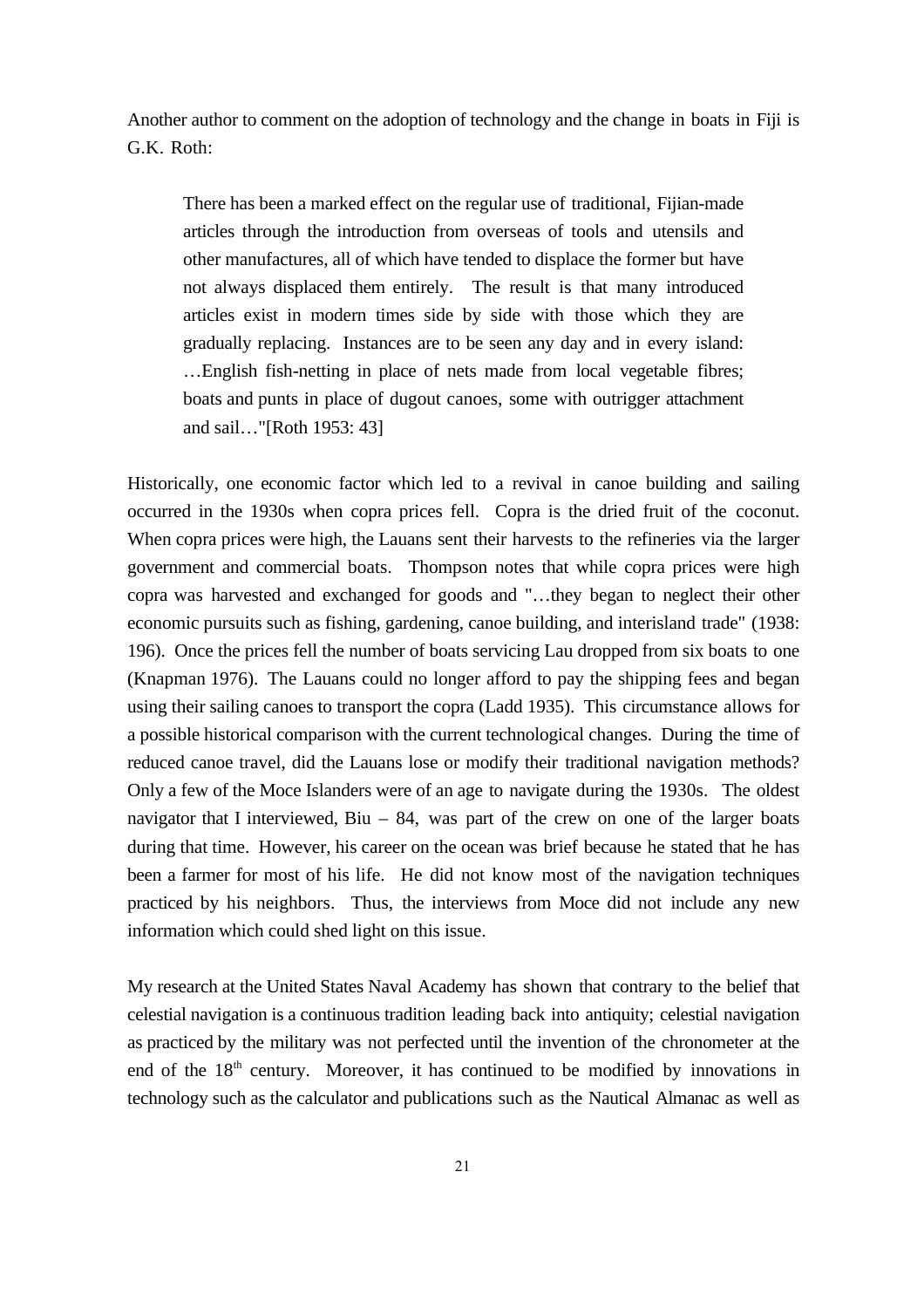navigation instruments such as radar, Loran-C, and the NAVSTAR GPS. My research on the navigation of the Kerkennah Island fishermen found that the celestial navigation aspect of their navigation system is in decline. However, the decline in the teaching of celestial navigation is not due to new technologies, but because of education. Young fishermen are now attending school instead of spending time fishing. These findings as well as the Moce case may cause scholars of Pacific navigation to consider how ancient are the methods of 'traditional' navigation. It may be more appropriate to call navigation methods observed today the latest techniques or 'surviving techniques' rather than traditional. It is reasonable to suppose that navigation techniques that rely on no external instruments could have been practiced thousands of years ago, but I do not think it is wise to insist that these techniques have been handed down without change to the present.

#### **CONCLUSIONS**

The navigators of Moce use two navigation techniques: the old navigation system emphasizes the skills necessary for sailing, whereas the new method is ideal for the linear travel that is possible using motors. The new system of navigation incorporates more celestial markers than the old. In particular, the old method used the Sun, Moon, and the planet Venus as celestial east-west markers, the new method adds the use of rising and setting stars. There is a possibility that the new method of using stars is a revival of an older navigation system; however, the evidence from the interviews is overwhelmingly against such a conclusion. Instead, the navigators uniformly say that they invented the method themselves and that the new system is the simplest method given motorized boats. I add that given the motion of the stars at these latitudes, using chains of stars is the obvious choice for navigation, and suggest that for short distance sailing set routes were more practical than following the stars.

The Moce Islanders are not all in agreement about the new system of navigation being better. According to the older generation of navigators, the new method is too dependent upon good visibility, but both generations of navigators appreciate the fact that travel with motors is faster. The older generation hopes that navigators will continue to learn the wind and current patterns to that they will be able to maintain their course during times of reduced visibility. Both the old and new systems of navigation are inexact but sufficient for the contemporary Moce Islanders.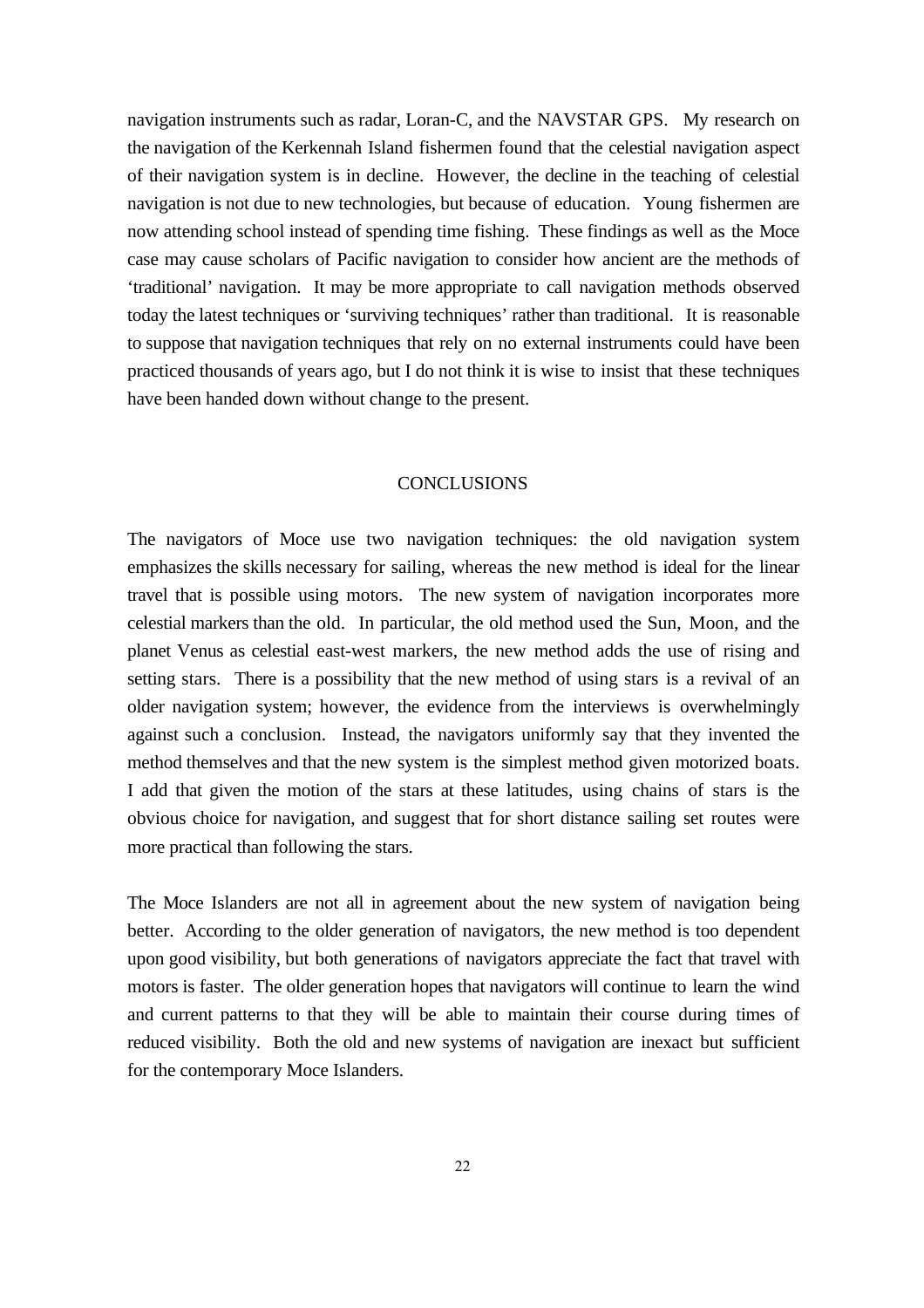Moce serves as another case of the complex interaction between introduced technologies and navigation. In 1962, the Bugis of Indonesia were mandated to include a compass on board boats larger than 52 cubic meters. Similar to the debate on Moce, the traditional Bugis celestial navigators feel that the younger navigators rely too much on the compass. The older generation use the compass as a secondary check to their celestial methods. My own research at the United States Naval Academy revealed a similar debate about the Global Positioning System. In general, the older officers feel that there is too much dependence on the GPS and the art of celestial navigation is being lost. However, officially, celestial navigation is used to check the accuracy of the positions returned by the Global Positioning System, and therefore celestial navigation continues to be taught at the Naval Academy<sup>19</sup>. Thus, the Moce Islanders are not unique in their response to a change in navigation techniques.

At the end of his article on Amplett Islanders' navigation, Peter Lauer states:

As the Amplett men are considering buying a motor launch…it seems likely that the spread of modern means of transport may soon begin to alter the inter-island voyaging techniques described…

[Lauer 1976: 89].

Moce is a case study in this type of change. However, I doubt that Lauer envisioned that such a change could include the utilization of stars in a system of navigation previously devoid of them.

 $\overline{a}$ <sup>19</sup> I explore these responses to introduce technologies further in a paper I'm preparing on the celestial navigation of the Kerkennah Islanders of Tunisia entitled "Celestial Navigation, Charfia, and the Blind Fisherman"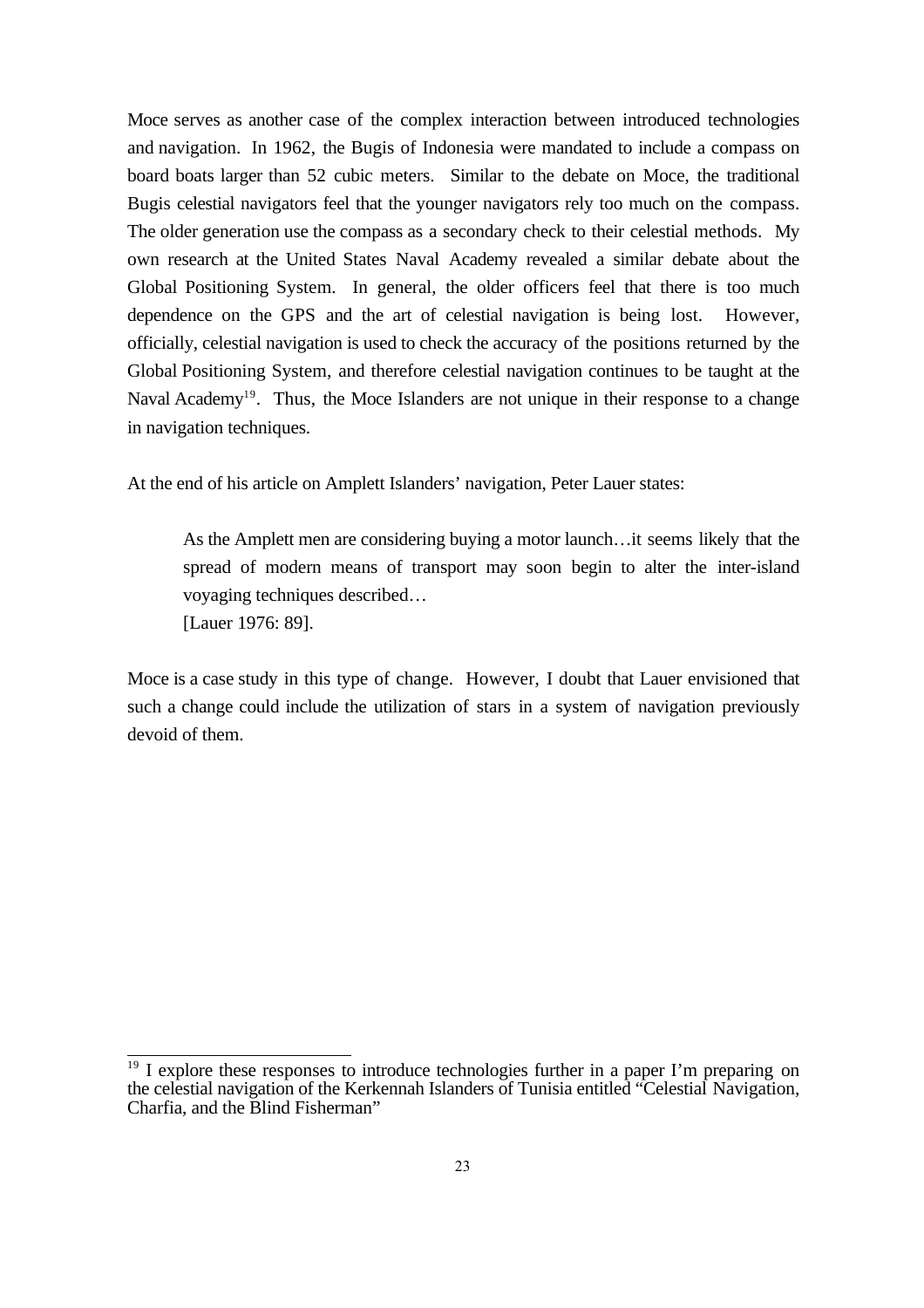### REFERENCES

- Ammarell, Gene. "Navigation Practices of the Bugis of South Sulawesi, Indonesia." Seafaring in the Contemporary Pacific Islands. Ed. Richard Feinberg. DeKalb: Northern Illinois University Press, 1995. 196-218.
- Feinberg, Richard. "Continuity and Change in Nukumanu Maritime Technology and Practice." Seafaring in the Contemporary Pacific Islands. Ed. Richard Feinberg. DeKalb: Northern Illinois University Press, 1995. 159-95.
- Finney, Ben, ed. Pacific Navigation and Voyaging. Wellington: Polynesian Sociey Inc., 1976.
- –––. Voyage of Rediscovery: A Cultural Odyssey through Polynesia . Berkeley: University Of California Press, 1994.
- ---. "Colonizing an Island World." Prehistoric Settlement of the Pacific. Ed. Ward Goodenough. Philadelphia: American Philosophical Society, 1996.
- Gillett, Robert. Traditional Sailing Canoes in Lau . Suva: Institute of Pacific Studies, 1993.
- Goetzfridt, Nicholas J. Indigenous Navigation and Voyaging in the Pacific: A Reference Guide. New York: Greenwood Press, 1992.
- Goodenough, Ward. "Navigation in the Western Carolines: A Traditional Science." Naked Science: Anthropological Inquiry into Boundaries, Power, and Knowledge. Ed. Laura Nadar. New York: Routledge, 1996.
- –––, ed. Prehistoric Settlement of the Pacific. Philadelphia: American Philosophical Society, 1996.
- Goodenough, Ward, and Richard Feinberg. "Epilogue: Seafaring in the Pacific, Past and Present." Seafaring in the Contemporary Pacific Islands. Ed. Richard Feinberg. DeKalb: Northern Illinois University Press, 1995. 219-30.
- Hocart, Arthur M. Lau Islands, Fiji. Honolulu: The Bishop Museum, 1929.
- Howard, Alan. "Rotoman Seafaring in Historical Perspective." Seafaring in the Contemporary Pacific Islands. Ed. Richard Feinberg. DeKalb: Northern Illinois University Press, 1995. 114-43.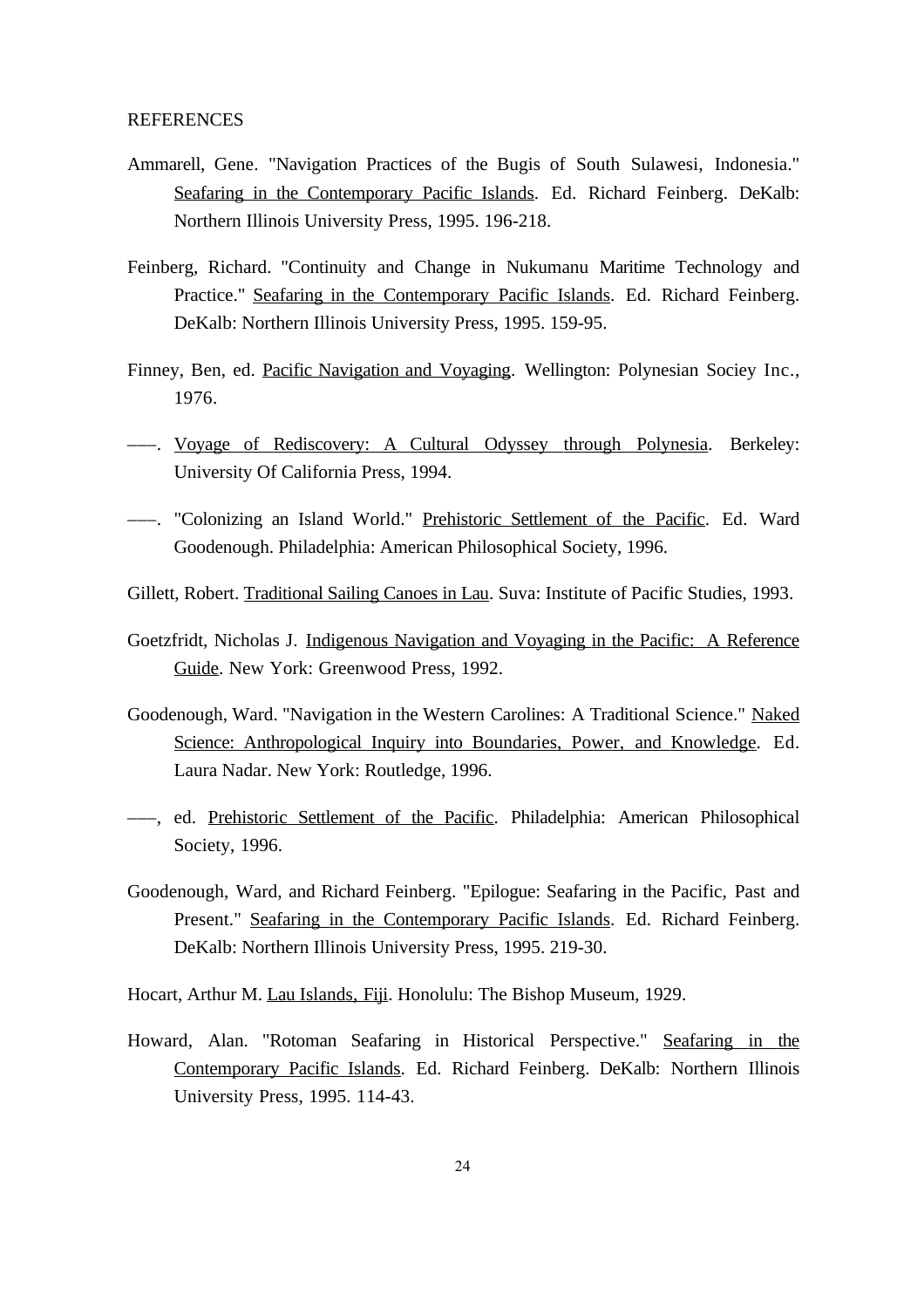- Kirch, Patrick. "Lapita and Its Aftermath: The Austronesian Settlement of Oceania." Prehistoric Settlement of the Pacific. Ed. Ward Goodenough. Philadelphia: American Philosophical Society, 1996.
- <sup>---</sup>. The Lapita Peoples: Ancestors of the Oceanic World. Oxford: Blackwell, 1997.
- Knapman, Bruce. "Indigenous Involvement in the Cash Economy of Lau, Fiji, 1840- 1946." Journal of Pacific History 11.3-4, (1976): 167-88.
- Ladd, H. S. "Fijians and Their Sailing Canoes." Asia 35 (1935): 468-73.
- Lauer, Peter K. "Sailing with the Amplett Islanders." Pacific Navigation and Voyaging. Ed. Ben Finney. Wellington: Polynesian Society Inc., 1976.
- Lemaitre, Yves. "Les relations inter-insulaires traditionnelles en Océanie: Tonga." Journal de la Société des Océanistes 26 (1970): 93-105.
- Lewis, David. The Voyaging Stars. New York: W.W. Norton, 1978.
- --- We, the Navigators. Honolulu: University of Hawaii Press, 1994.
- Montague, Susan P. "Kaduwaga: A Trobriand Boat Harbor." Seafaring in the Contemporary Pacific Islands. Ed. Richard Feinberg. DeKalb: Northern Illinois University Press, 1995. 55-67.
- Neyret, Jean-Marie. "Notes sur la navigation indigène aux Iles Fidgi." Journal de la Société des Océanistes 6 (1950): 5-31.
- Qereti, Paula, [Paul Geraghty], et. al. Ivolavosa Vakaviti [Monolingual Fijian Dictionary] . 1998. Computer Files. Suva: Institute of Fijian Language and Culture.
- Roth, George Kingsley. Fijian Way of Life. Melbourne: Oxford University Press, 1953.
- Thompson, Laura. "The Culture History of the Lau Islands, Fiji." American anthropologist 40 (1938): 181-97.
- ---. Southern Lau: An Ethnography. Bishop Museum Bulletin. Vol. 162. Honolulu, 1940.
- –––. Fijian Frontier . New York: Octagon Books, 1972.